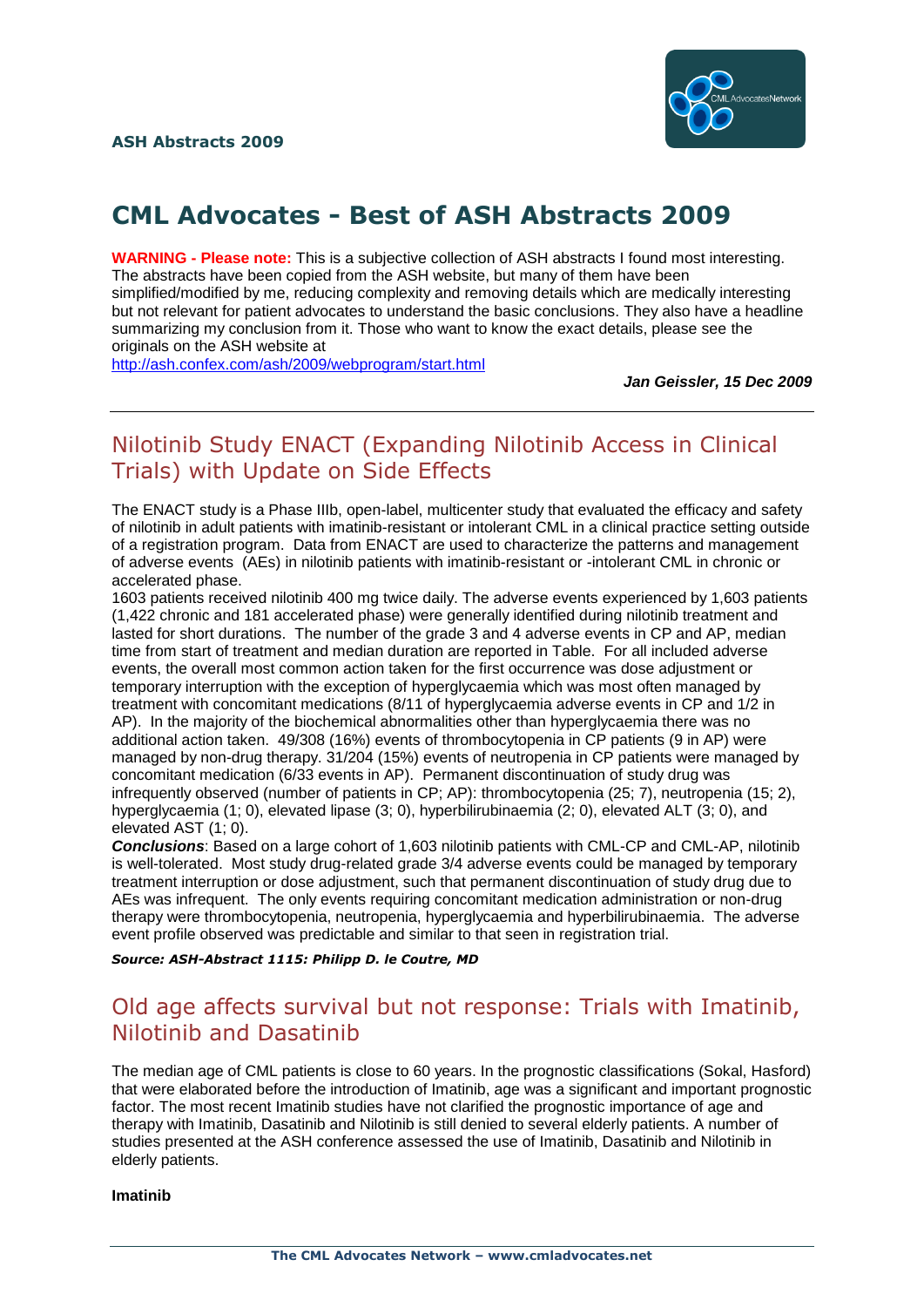

A GIMEMA Study assessed the relationship between age (less and more than 65 years) and outcome, in CML patients treated front-line with Imatinib in early chronic phase (ECP). Data of 559 previously untreated ECP patients who received IM 400 mg daily (76%) or 800 mg daily (24%) was analyzed. The median follow-up is currently 42 months. There were 115 patients more than 65 years old (median age 71 years), while 444 (79%) were less than 65 years (median age 46 years). The proportion of patients who were treated with IM 800 mg daily was the same in both age groups.

The cumulative complete cytogenetic and major molecular response rates were identical in the two age groups (88% vs 88% and 82% vs 83%, respectively). However, overall survival (86% vs 93%), failure-free survival (72% vs 81%) and particularly event-free survival were significantly inferior in the older age group. All these difference were mainly due to comorbidities leading to more deaths in CP.

These data show that response to IM was not affected by old age. Survival curves were affected because of age-related complications and comorbidities. Age should never be a contraindication to IM treatment.

#### **Nilotinib**

ENACT is a Phase IIIb study that evaluates the efficacy and safety of nilotinib in adult patients with imatinib-resistant or intolerant CML in a clinical practice setting outside of a registration program. It is the largest single source of efficacy and safety information of any available tyrosine kinase inhibitor (TKI) in CML, particularly among the elderly. This sub-analysis of the ENACT study assessed the efficacy and safety of 400 mg twice daily nilotinib in elderly patients initiating treatment in CML-CP who were resistant and/or intolerant to imatinib.

Of the 1,422 CML-CP patients enrolled in the ENACT study between January 2006 and October 2008, 452 (32%) were elderly (minimum 60 years) at study initiation and 165 (37%) of these patients were minimum 70 years, 10 were minimum 80 years. Countries that enrolled min 20 elderly patients include France, Italy, USA, Germany, UK, Spain, Canada, and Brazil.

In ENACT, patients aged over 60 years at study initiation appear to have longer durations of CML, be more heavily pre-treated and more intolerant to imatinib than the younger cohort. Nonetheless, nilotinib induced comparable clinical responses in CML-CP patients regardless of age. Importantly, the safety profile of nilotinib is maintained in elderly pts.

#### **Dasatinib**

At present there is no data on toxicity and efficacy of Dasatinib in unselected elderly patients. To highlight this issue, 97 patients treated with Dasatinib aged over 60 years were retrospectively evaluated from 16 Italian Centers on a "real-life" basis.

There were 52 males and 45 females, median age at Dasatinib start was 69.5 years (65-73). All patients were in CP when Dasatinib was started. Starting dose of Dasatinib was 140 mg/day in 47 patients, 100 mg/day in 44 patients and ≥ 50 mg/day in 6 patients, respectively.

Overall, 11/97 patients (7 treated with 140 mg, 3 with 100 mg and 1 with below 100 mg) permanently discontinued Dasatinib due to toxicity; a dose reduction was needed in 56/97 patients (91% treated with 140 mg and 27% with 100 mg). The mean overall survival was 45 months, the Event-Free Survival 25 months.

The analysis showed that Dasatinib could have a major role in the treatment of unselected patients aged > 60 years resistant/intolerant to Imatinib; in particular, when employed at the current recommended dose of 100 mg/day, it is very effective and has a favourable safety profile also in heavily pretreated elderly subjects.

#### *Sources:*

 *ASH-Abstract 1118: Old Age Affects Survival but Not Response in CML: GIMEMA Study; Gabriele Gugliotta*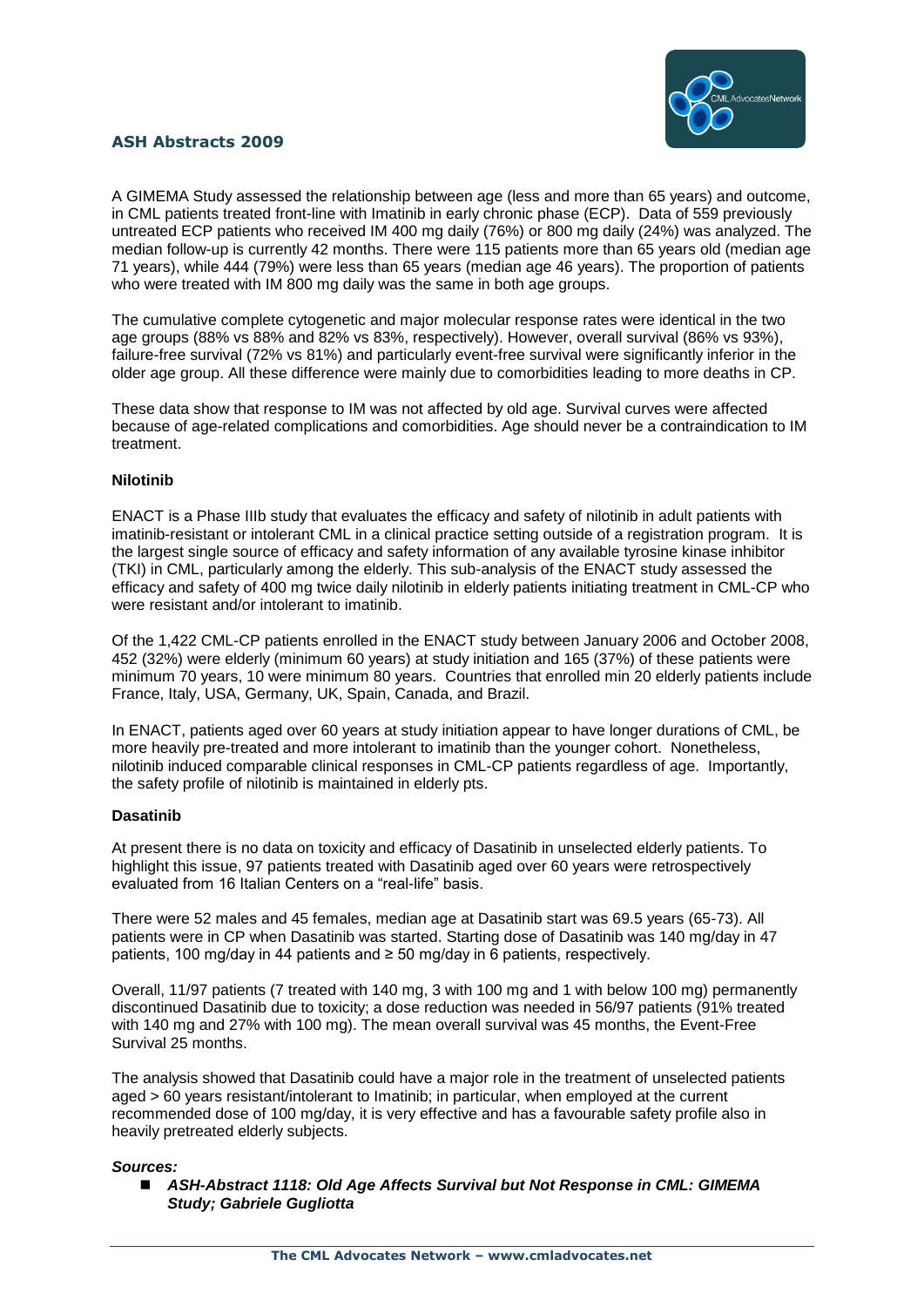

- ASH-Abstract 3286: Efficacy and Safety of Nilotinib in Elderly Patients with Imatinib-*Resistant or -Intolerant CML-CP: A Sub-Analysis of the ENACT Study; Philipp D. le Coutre*
- ASH-Abstract 2211: Real-Life Analysis of Dasatinib in CMP-CP Patients Aged >60 Years *Resistant/Intolerant to Imatinib; Roberto Latagliata*

## Stopping Imatinib Therapy in Molecular Remission: More than half of CML patients relapse

Imatinib (IM) has greatly improved survival rates in CML. However, all patients must continue treatment for an unknown period of time. A pilot study of the first patients who discontinued IM therapy was previously reported (Rousselot). The multicentre study "Stop Imatinib" (STIM) was initiated in July 2007 in order to evaluate the persistence of complete molecular remission (CMR) after stopping IM, and to determine the factors that could be associated with CMR persistence

Inclusion criteria were IM treatment duration of at least 3 years and sustained CMR. Sustained CMR was defined as BCR-ABL/ABL levels below a detection threshold corresponding to a 5-log reduction (undetectable signal using RQ-PCR) for at least 2 years. Molecular relapse, defined as RQ-PCR positivity, was taken into account if confirmed in two successive assessments. In cases of molecular relapse, patients were re-challenged with IM at 400 mg daily.

From the pilot study, 8 among 15 patients are still in CMR with a median follow up of 42 months (range 37-49). The number of patients enrolled in the STIM study was 69. 34 patients had received interferon alpha (IFNa) prior to IM and 35 patients were previously untreated. Median follow-up (range) was 17 months (6-24). 37 patients relapsed (loss of CMR) within the first 6 months, and two patient relapsed after more than 6 months (month 7 and 18). At month 12, the probability of remaining in CMR was 45% (44% for those previously treated with IFN, 46% for previously untreated patients).

All patients in molecular relapse were sensitive again after imatinib re-challenge (decreasing BCR-ABL level, achievement CMR again). Male patients had a better probability of survival without molecular relapse, and a trend was observed for the low Sokal risk group.

Peripheral natural killer cell counts prior to IM discontinuation were significantly lower in relapse patients (mainly cytotoxic cells CD56dim) as compared to the non relapse pts.

Conclusions: The investigators have confirmed that CMR can be sustained after discontinuation of imatinib with a long follow-up, particularly in male patients and in patients with cytotoxic natural killer cells in their peripheral blood. Using stringent criteria, it is possible to stop treatment in patients with sustained CMR, even in those treated with IM as a single agent.

#### *Source: ASH-Abstract 859: Francois-Xavier Mahon*

## Optimization of Imatinib Therapy: 5 Year Results of the German CML Study IV

Rapid relapse after discontinuation of imatinib, the need for indefinite therapy and residual disease in most patients are the major challenges in management of CML. Combinations of imatinib with IFN simultaneously, or consecutively preceding imatinib, or with araC may improve treatment outcome. The German CML Study Group therefore designed a randomized trial to compare standard imatinib vs. imatinib + interferon alpha (IFN) vs. imatinib + low dose araC vs. imatinib after IFN failure. The current evaluation represents the prefinal results of the pilot phase of the trial.

Included were newly diagnosed CML patients in chronic phase. By the end of 2005, 657 patients were included. Patient characteristics of treatment arms were similar for age, sex, and risk score (low 35%,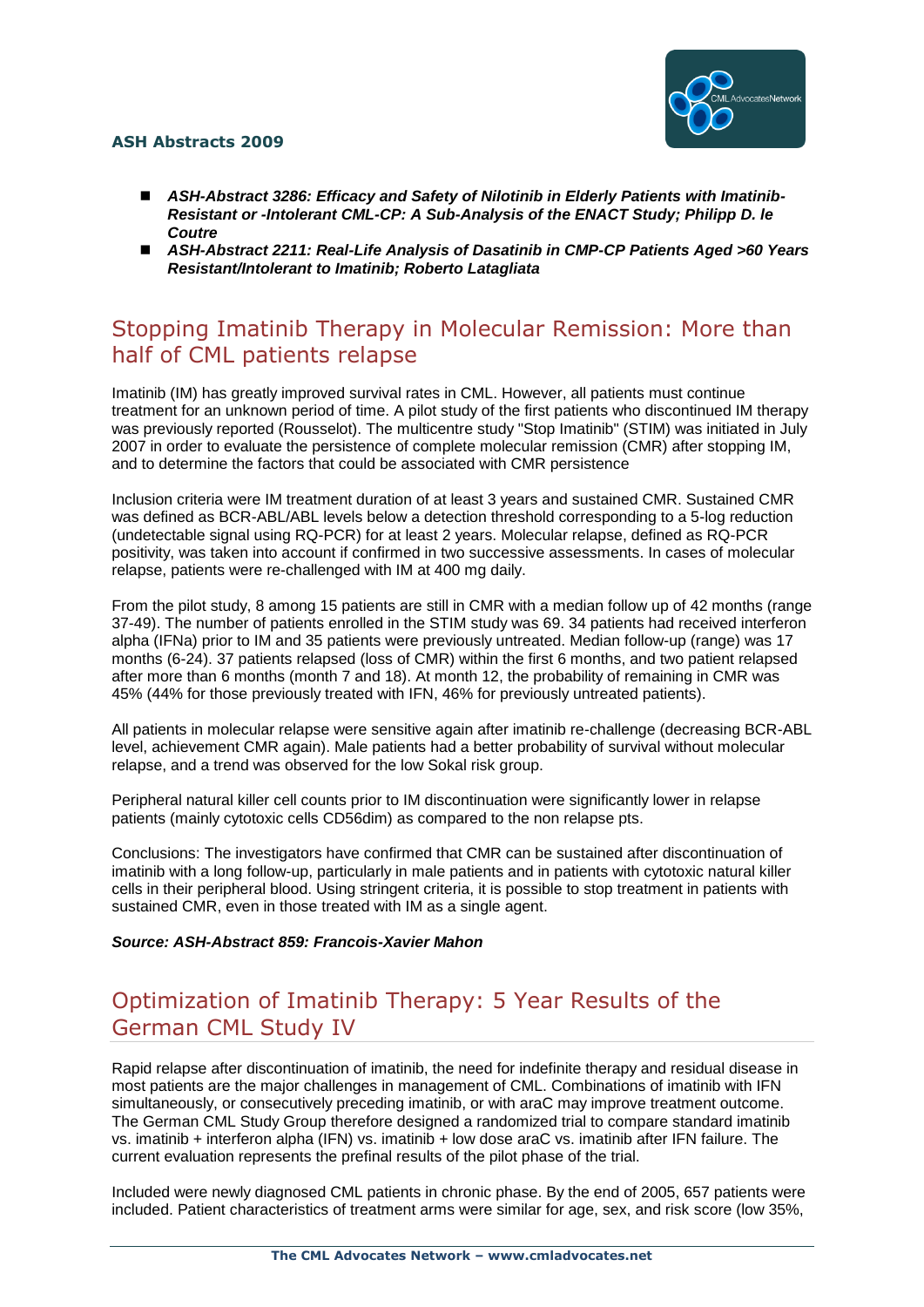

intermediate 54%, high 10%). The median dose of imatinib was 400mg/day in all arms, of araC 10 mg per treatment day and of IFN 4.2 Mio I.U./day in the imatinib-after-IFN arm and 1.8 Mio I.U./day in the imatinib+IFN arm. Median observation time was 57 months. 55 patients died, 73 patients were transplanted in first CP, 81 patients progressed, 59 patients were switched to second generation TKIs. After 3 years 126 patients (72%) of the imatinib 400mg arm still received the initial therapy as well as 60 patients (30%) of the imatinib+IFN arm and 53 patients (34%) of the imatinib+araC arm. 9 patients (7%) of the imatinib after IFN arm are still on IFN only. 5-year overall survival of all patients is 91%. 5 year PFS of all patients (no death, patient still in first chronic phase) is 87%.

Type and severity of adverse events (AE) over a 5-years period did not differ from those reported previously. Hematologic AEs grade III/IV were similar in all therapy arms except leukopenia grade III/IV, which was more frequently observed in the imatinib after IFN arm (14%). Non hematologic AEs were mainly fluid retention, neurological and gastrointestinal symptoms and fatigue. Neurologic symptoms and fatigue were more often reported for the therapy arms with IFN.

|                                    | Imatinib 400mg                          | Imatinib+IFN | Imatinib+AraC | Imatinib after IFN |
|------------------------------------|-----------------------------------------|--------------|---------------|--------------------|
| 5-Year Survival and Response Rates |                                         |              |               |                    |
| <b>OS</b>                          | 87%                                     | 93%          | 92%           | 92%                |
| <b>PFS</b>                         | 84%                                     | 91%          | 88%           | 84%                |
| <b>CCR</b>                         | 92%                                     | 92 %         | 89%           | 83%                |
| <b>MMR</b>                         | 83%                                     | 78%          | 80%           | 70%                |
|                                    | <b>Adverse Events, WHO Grade III/IV</b> |              |               |                    |
| Anemia                             | 7%                                      | 1%           | 3%            | 3%                 |
| Leukopenia                         | 4%                                      | 5%           | 2%            | 14%                |
| Thrombocytopenia                   | 5%                                      | 6%           | 6%            | 6%                 |
|                                    | <b>WHO Grade I-IV</b>                   |              |               |                    |
| Edema                              | 15%                                     | 13%          | 5%            | $0\%$              |
| Neurological                       | 5%                                      | 15%          | 5%            | 22%                |
| Gastrointestinal                   | 17%                                     | 27%          | 21%           | 15%                |
| Fatigue                            | 8%                                      | 13%          | 9%            | 23%                |

This analysis shows excellent survival and durable response rates in all arms. Currently, survival in all treatment arms is equal to, or better than in IRIS. To verify possible differences in survival, e.g. imatinib 400 mg vs. imatinib + IFN, longer observation is planned. Although cytogenetic and molecular responses in the imatinib after IFN failure arm at 5 years are inferior to that in the other treatment arms, the question of whether the consecutive therapy with IFN first and imatinib after IFN-failure provides a survival advantage requires long term follow-up. Imatinib in combination with, or after IFN, or with low dose araC are feasible and safe treatment modalities.

#### *Source: ASH-Abstract 862: Nadine Pletsch*

## ENESTnd trial: First line Nilotinib shows lower rate of progression and higher response rates than Imatinib

The ENESTnd (Evaluating Nilotinib Efficacy and Safety in Clinical Trials-Newly Diagnosed Patients) is a phase III, randomized, open-label, multicenter study comparing the efficacy and safety of 300 or 400 mg twice daily nilotinib with 400 mg/day in patients (pts) with newly diagnosed Ph+ CML in chronic phase.

846 patients with newly diagnosed CML in chronic phase were randomized to nilotinib 2x300 mg/day, nilotinib 2x400/day, and imatinib 400 mg/day arms. All patients had a minimum of 12 mos of treatment or discontinued early; median follow-up was 14 mos. MMR was defined as a value of ≤ 0.1% of BCR-ABL/ABL.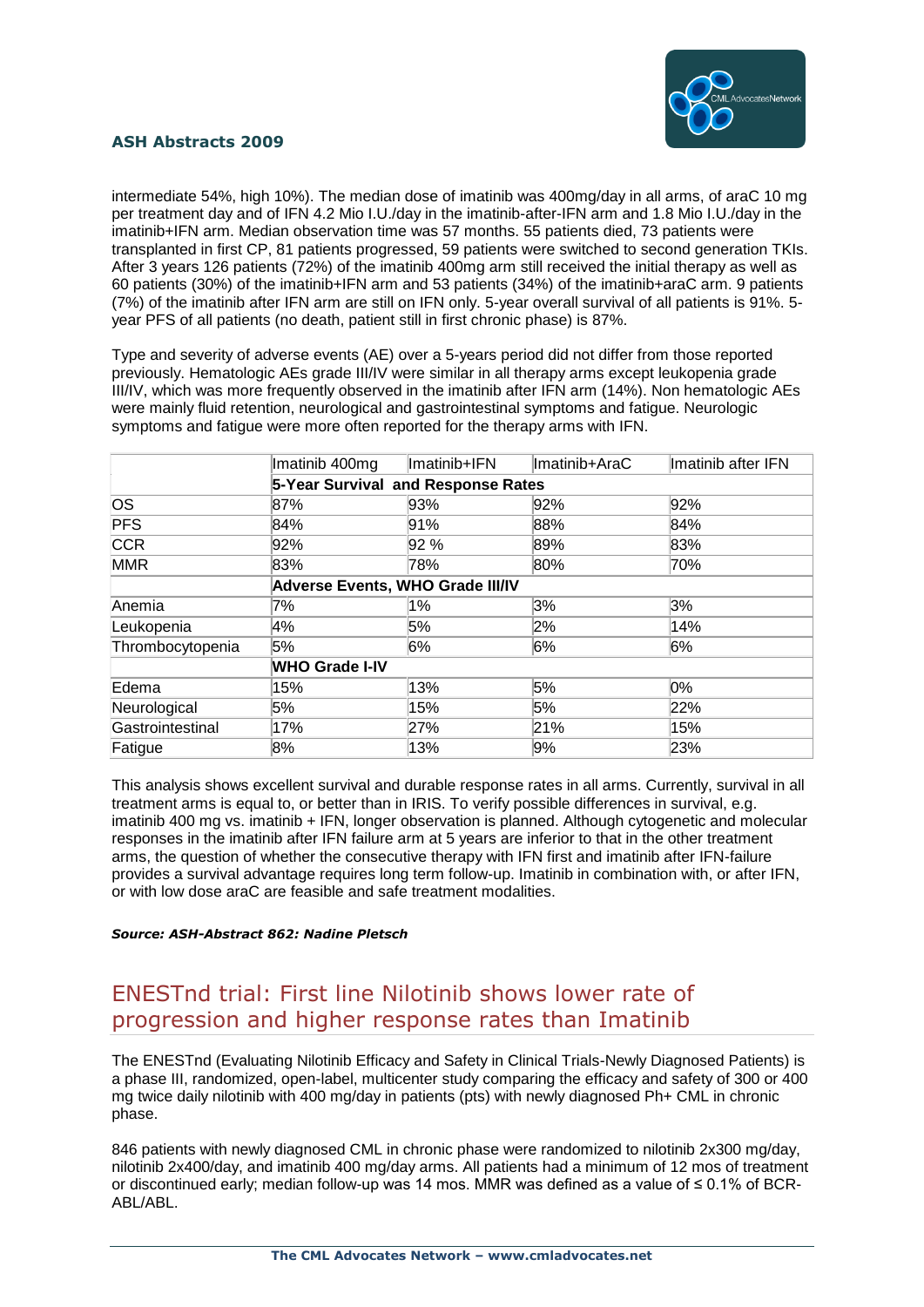

Median dose intensities of nilotinib delivered were 592 mg/day for 2x300/day and 779 mg/day for 2x400/day; imatinib dose intensity was 400 mg/day. Overall, 84% patients remained on the study for 2x 300 mg/day nilotinib, 82% on 2x400 mg/day nilotinib, and 79% on 400 mg/day imatinib,

Rates of MMR at 12 mos were superior for nilotinib 2x300mg (44%) and nilotinib 2x400mg (43%), compared with imatinib 400 mg (22%). Median time to MMR was faster for the nilotinib arms (less than 6 months) compared with imatinib (8 months). 80%/76% of nilotinib patients achieved CcyR within 12 months, compared to 65% of imatinib patients.

The rate of progression to advanced disease was significantly lower for nilotinib 2x300mg (2 pts) and nilotinib 2x400mg (1 pt) compared with imatinib 400mg (11 pts, 4%).

Overall, both drugs were well-tolerated. Rates of discontinuation due to adverse events or laboratory abnormalities were 7% for nilotinib 2x300 mg, 11% for nilotinib 2x400mg, and 9% for imatinib 400mg. patients were monitored for QT prolongation and LVEF. No patients in any treatment arm showed a QTcF interval > 500 msec. There was no decrease from baseline in mean LVEF anytime during treatment in any arm. The study is ongoing.

**Conclusions:** Nilotinib at both 2x300 mg and 2x400mg induced significantly higher and faster rates of MMR and CCyR compared with imatinib 400mg, the current standard of care in patients with newly diagnosed CML. Nilotinib was effective across all Sokal scores. After only one year of treatment, both nilotinib arms resulted in a meaningful clinical benefit compared to imatinib, with reduction of transformation to AP/BC. Nilotinib exhibited a favorable safety and tolerability profile. The superior efficacy and favorable tolerability profile of nilotinib compared with imatinib suggests that nilotinib may become the standard of care in newly diagnosed CML.

*Source: ASH-Abstract LBA-1: Nilotinib Demonstrates Superior Efficacy Compared with Imatinib in Patients with Newly Diagnosed Chronic Myeloid Leukemia in Chronic Phase: Results From the International Randomized Phase III ENESTnd Trial: Saglio et al*

## IRIS-Study: Sustained Survival and Low Risk for Progression after 8 years

Already in previous years, the IRIS study demonstrated superior safety and efficacy of imatinib (IM) relative to Interferon-Alpha + Cytarabine. Based on results from this trial, IM is currently recommended as front-line therapy for CML-CP patients (pts). Now the 8-yr follow-up data of IRIS was reported at ASH 2009, evaluating long-term efficacy and safety of IM.

At the 8-year data cut-off, 304 (55%) of the 553 patients remained on IM study treatment, and 45% had discontinued treatment due to adverse events (AEs)/safety (6%), unsatisfactory therapeutic outcome (16%), SCT (3%), death (3%) or other reasons (17% for withdrawal or lack of renewal of consent and miscellaneous). No new safety issues were identified in a long-term analysis of serious adverse events.

Estimated EFS at 8 years was 81% and freedom from progression to AP/BC was 92%. Estimated OS was 85% at 8yr, and 93% when only CML-related deaths and those prior to SCT were considered.

Three events occurred in year 8: 1 progression to AP/BC and 2 deaths unrelated to CML (chronic obstructive pulmonary disease; pneumonia aspiration). The annual rates of progression to AP/BC in yr 4 to 8 after initiation of therapy were 0.9%, 0.5%, 0%, 0%, & 0.4%, respectively. Only 15 (3%) patients who achieved complete cytogenetic response (CCyR) progressed to AP/BC, all but 1 within 2 yr of achieving CCyR.

BCR-ABL transcript numbers were monitored sequentially in 98 pts. Among these, the rate of major molecular responses (MMR, < 0.1% BCR-ABL/ABL ratio on international scale) increased from 24% at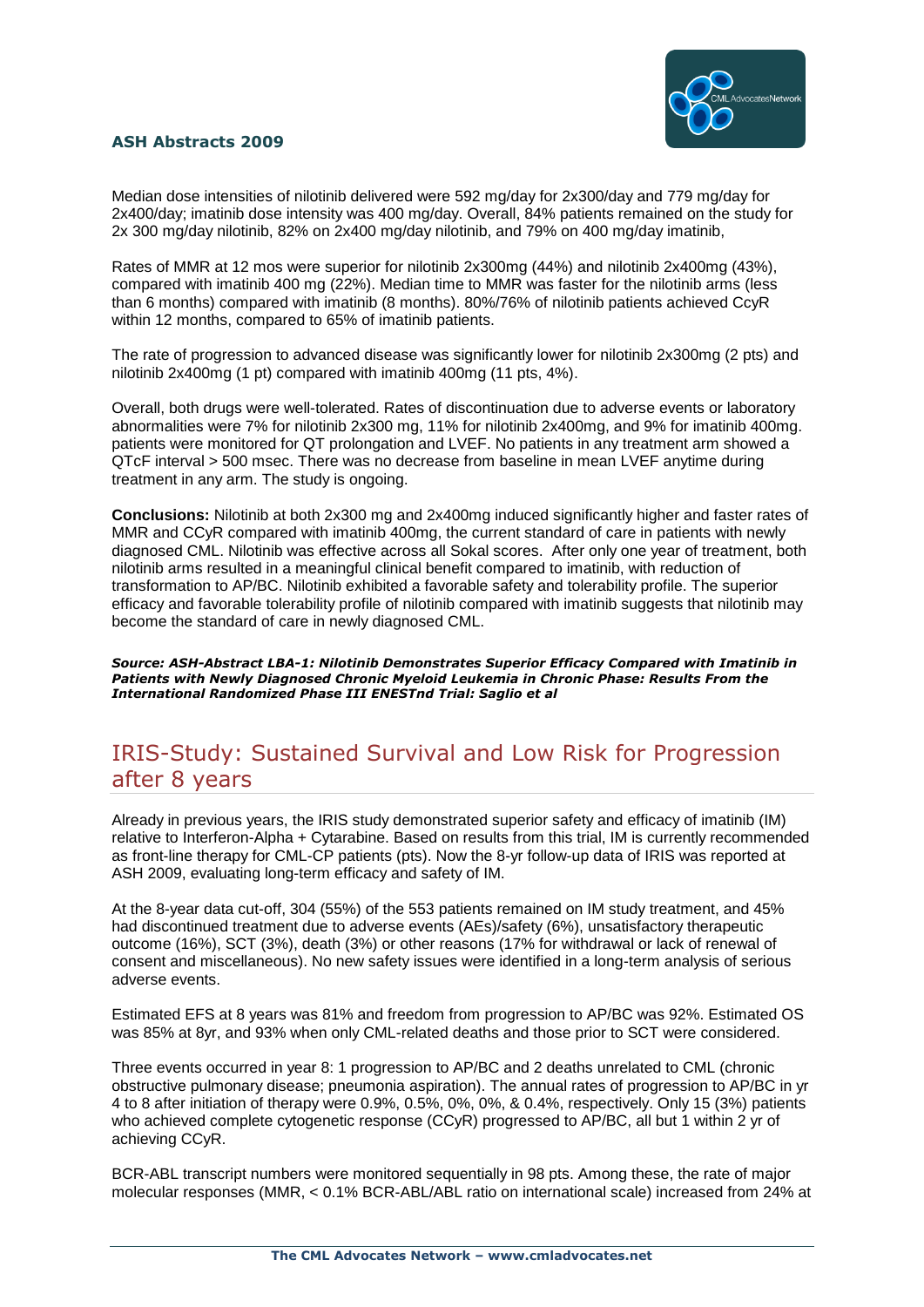

6 months, and 39% at 12 months, to a best observed MMR rate of 86% in year 8. None of the patients with documented MMR at 12 month progressed to AP/BC.

**Conclusions:** CML-CP patients responding to IM had a low overall risk of progression to AP/BC. Most AP/BC events occurred early, with minimal risk after yr 3 and no evidence for an increase over time. Minor CyR at 3, PCyR at 6 and 12, and CCyR at 18 months were associated with stable CCyR over the observation period. The safety profile of IM remains unchanged after 8 yr, with no previously unreported AEs identified over the past 36 months. These data suggest that patients responding to IM are likely to maintain their responses on long-term therapy and confirm a favorable risk-benefit ratio in CML-CP patients.

*Source: ASH-Abstract 1126: International Randomized Study of Interferon Vs STI571 (IRIS) 8- Year Follow up; Deininger et al*

## Combining Interferon and Imatinib: significant molecular responses, but also adherence challenges

Imatinib (IM) is the current standard of therapy in chronic myeloid leukemia (CML). However, Interferon-alpha (IFN-alpha) has induced a low but reproducible curative effect in some CML patients, inducing durable remissions lasting even after therapy discontinuation. For this reason, the interest on the possible use of IFN-alpha in the treatment of CML is still substantial, and very recently some newer prospective studies from the French and the German Groups have proposed the re-introduction of IFN-alpha in the front-line treatment of early chronic phase CML, in association with IM.

The GIMEMA Working Party compared the response of 495 CML patients in early chronic phase, enrolled into three different prospective studies. 419 patients were treated with imatinib 400mg and 76 with imatinib 400mg plus IFN-alpha. Patients were equally distributed by Sokal risk in the two groups. Median follow-up was 43 months in the IM group and 54 mos in the IM+IFN-alpha group. Compliance to IM was excellent in both groups, with 90 to 95% of patients receiving IM 400 mg/daily throughout the follow-up. Conversely, the proportion of patients continuing IFN-alpha dropped from 41% at 12 mos to 18% at 18 months, 13% at 24 months, 3% at 36 months; by the end of the fourth year, all patients were off IFN-alpha.

The number of patients in CCgR was higher in the IM+IFN-alpha than in the IM group at 6 months (60% vs 42%) but not from 12 months on. The number of patients in MMolR was higher in the IM+IFNalpha than in the IM group at 6, 12 and 24 mos, but not later on. Also the number of patients with undetectable Bcr-Abl transcript levels was higher in the IM+IFN-alpha group at 12 months (15% vs 5%) but not later on (19% vs 18% at 48 months).

These data support the preliminary analysis of the French SPIRIT group, reporting a higher rate of MMolR after initial treatment with IM and IFN-alpha as compared to IM alone. The loss of the difference from 24 months on could be explained by the fact that almost all patients had discontinued IFN-alpha during the first two years, pointing out that the low compliance to the combination may limit its utility in practice.

*Source: ASH-Abstract 2192: The Combination of Interferon-Alpha with Imatinib in Early Chronic Phase CML Patients Induces a Significant Improvement of the Molecular Responses in the First Two Years of Treatment: Results From Three Studies From the GIMEMA CML Working Party. Francesca Palandri*

## Study on Imatinib long term side effects: No surprises (= no news is good news)

Imatinib is an effective first line therapy for CML and has substantially changed its biological and clinical behavior. Durable responses were reported in the majority of patients, with a rather benign side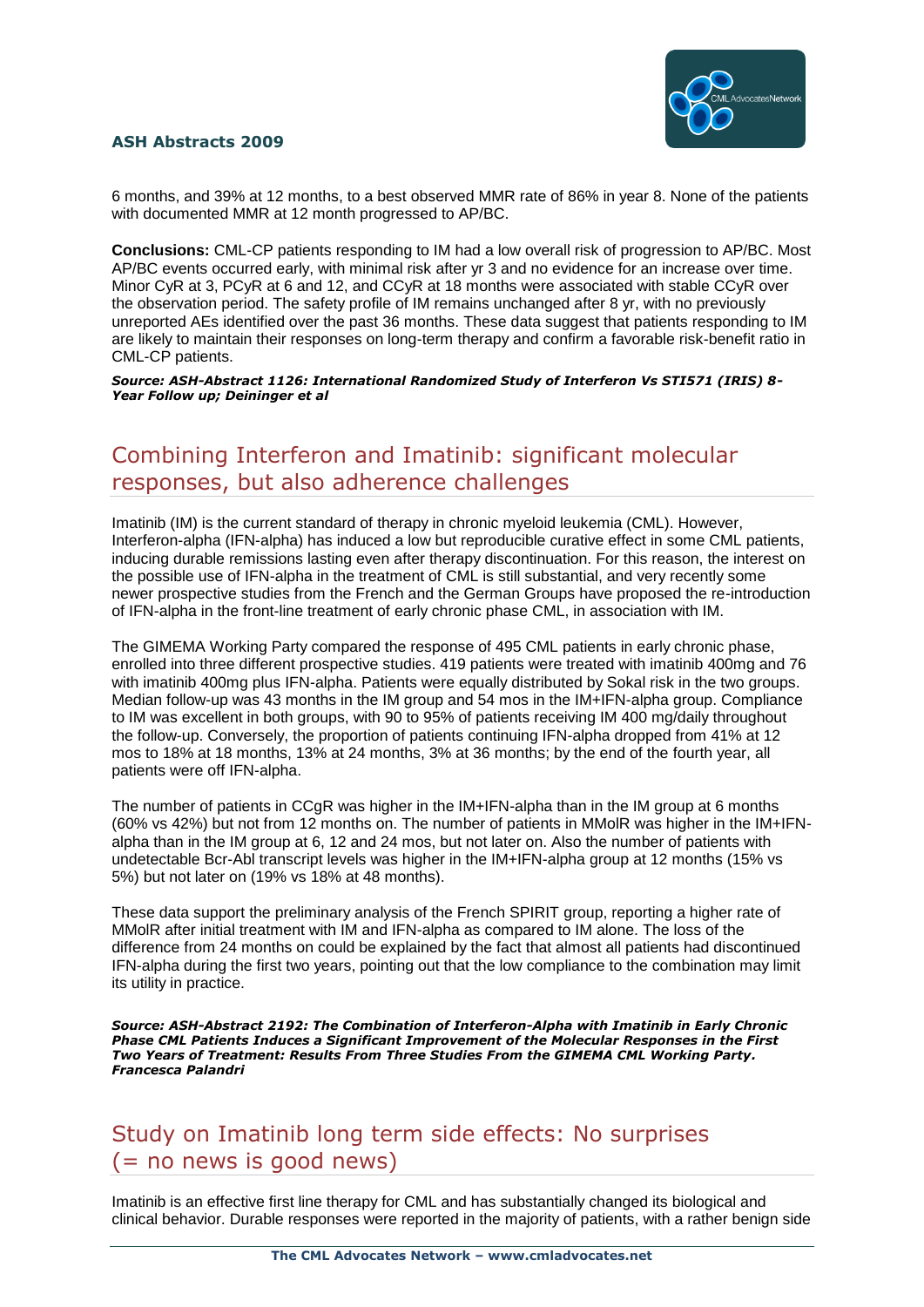

effect profile, despite the 'off target' inhibition of several other kinases, including Kit, PDGFR and Lck. Since available information is largely based on sponsored trials and long-term field studies are lacking, the ILTE study was conceived as an independent, academic, multicenter trial supported by Italian health authorities.

ILTE is an international study on a retrospective cohort and includes 31 centers in Europe, North/South America, Africa, Middle East and Asia. Patients with CML who started imatinib between 1999 and 2004 were eligible if they were in CCyR after two years of imatinib treatment. Study endpoints were (a) survival, (b), serious adverse events (including second cancers), (c) toxicities not qualifying as serious adverse events but judged by the referring physician as substantially impacting quality of life, (d) loss of CCyR, and (e) development of PCR negativity.

A total of 948 patients were enrolled, 88% of which met eligibility criteria after centers were visited and monitored. The median age of eligible patients was 51 (range 18-92) years; 59% of patients were males and the median follow-up was 4.0 years (excluding the first 2 years of treatment).

As of 31 Dec 2008, 3255 person years were available for analysis. 21 deaths were observed (only 6 of them caused by relapsed CML). A total of 138 serious adverse events were recorded (most frequent type "heart failure"), with 20% being considered related to imatinib. Second cancers were documented in 29 patients, which is in line with expectations in the general population. Among the 761 other substantial toxicities were recorded: the most frequent types were cramps, asthenia, edema, skin fragility, diarrhea; 69% of them were considered related to imatinib. A total of 18 patients (2%) discontinued imatinib because of toxicities during the period of observation. 40 patients lost CcyR, with stable or increasing rates over time. Finally, 256 patients (36%) developed durable (longer than 1 year) PCR negativity.

In conclusion, this report from ILTE shows that CML patients on imatinib die unfrequently of CML related causes, do not appear to have substantially higher second cancer rates than the general population, have mortality rates similar to an age/sex matched population and do not show new types of imatinib-related adverse events. They also experience a low but steady rate of loss of CCyR and develop PCR negativity in approximately 1/3 of cases. Follow-up and further analyses are ongoing.

*Source: ASH-Abstract 2199: Imatinib Long Term Effects (ILTE) Study: An International Study to Evaluate Long-Term Effects in CML Patients, Carlo Gambacorti-Passerini*

### SPIRIT study now focuses on comparing Imatinib+Peg-IFN with Imatinib-400

The purpose of the SPIRIT Study was to first determine whether higher doses of IM or combining IM with interferon or Ara-C would result in higher rates of molecular responses and if so, in better survival.

A French study group designed a phase III randomized multicenter open-label prospective trial comparing Imatinib 400 mg/d (n=159) with 3 experimental arms: Imatinib 600 mg/day (n=160), Imatinib 400 mg/day combined to s/c cytarabine (Ara-C, n=158) and Imatinib 400 mg/d combined to Peg-IFN2a (90 µg/week)

Thus the trial was designed to be conducted according to 2 parts. During the part 1, the increased dose of Imatinib or a combination regimen would be considered as promising at 1 year, if it increased the 4 log reduction response rate by at least 20 percentage points, e.g. from 15% to 35%, with an acceptable tolerability A planned interim analysis of 636 patients based on an optimal molecular response (OMR = BCR-ABL/ABL ratio  $\leq 0.01$ ) at 1 year has suggested the superiority of the combination of Peg-IFN2a and imatinib (ASH 2008).

The group now reports the 18 months update of this planned interim analysis of part 1 of the trial. Patients of part 1 were recruited between 2003 and 2007, median age 51 yrs (18-82), 62% males;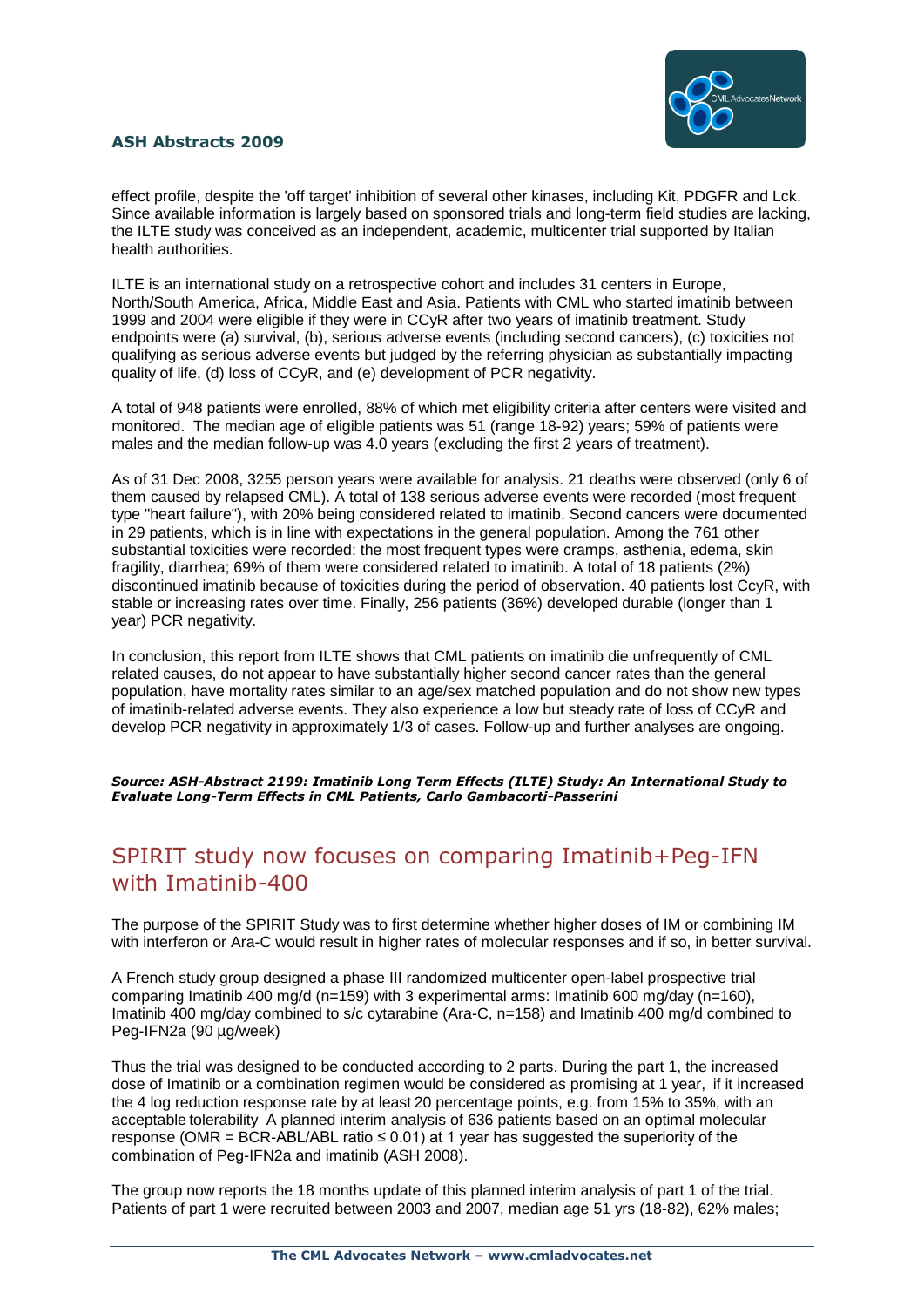

Socal risk scores: low 37%, intermediate 39%, high risk 24% of patients. Median follow-up was 42 months (range 18-73)

During the first year of treatment the median dose of IM was 400 mg/day for the 3 arms including Imatinib 400, 590 mg/day for IM 600; the median dose for Peg IFN2a was 54 µg/week (range 11-166) and for AraC was 24mg per day (range 10-40). Overall, 45% of the patients discontinued Peg-IFN2a during the first 12 months.

Of interest, duration of treatment with Peg-IFN2a had an impact on responses. In patients who have been treated less than 4 months as compare to more than 12 months, rate of MMR, OMR and UMRD increased from 48% to 82%, 23% to 49% and 8% to 20% respectively.

Grade 3/4 neutropenia and/or thrombocytopenia occurred during the first year in 8% IM Imatinib 400, in 14% Imatinib -600, in 41% Imatinib -Ara-C and in 40% Imatinib -PegIFN arms respectively. No significant infection rates were observed between the 4 arms. Grade 3/4 non-haematological toxicities occurred in 19% Imatinib -400 (oedemas, muscle cramps), in 30% Imatinib -600, in 27% Imatinib -Ara-C (diarrhoea) and in 31% Imatinib -PegIFN patients (skin rashes, asthenia).

Based on these results, the CML French Group (FI-LMC) stopped accrual into the Imatinib 600mg and Imatinib 400mg + Ara-C arms and is currently continuing with Imatinib 400 mg as control arm and the combination Imatinib 400mg + Peg-IFN2a as best experimental arm. This second part of the trial aims to confirm if achieving significant higher molecular responses will translate into a better event free and overall survival.

*Source: ASH-Abstract 340; Significant Higher Rates of Undetectable Molecular Residual Disease and Molecular Responses with Peg-Interferon a2a in Combination with Imatinib (IM) for the Treatment of newly diagnosed CML Patients: Confirmatory Results at 18 Months of Part 1 of the Spirit Phase III Randomized Trial of the French CML Group; François Guilhot*

### Interferon maintenance might be an effective alternative after molecular Imatinib remission

Imatinib is a selective and very potent inhibitor of the BCR/ABL kinase. However, BCR/ABL persistence is the rule despite ongoing imatinib therapy. This suggests that imatinib will not to cure CML and raises concerns about emerging imatinib resistance, long-term imatinib tolerability and compliance to therapy.

It was previously suggested that a combination of imatinib and immunotherapy by IFN may additionally control CML via induction of autologous cytotoxic T-cell (CTL) responses, such as those directed against the leukemia-associated antigen proteinase 3 (PR3). For example, induction of PR1-CTL which recognize PR3 on CML blasts was previously shown to be associated with IFN-, but not imatinib response.

Indeed, the German investigators presented at ASH 2007 about a cohort of 20 newly diagnosed CML patients that low dose of IFN maintenance therapy alone was able to maintain or improve remissions obtained by a prior imatinib/IFN combination treatment. After a median time of IFN maintenance therapy of 1.2 years, 80% of the patients remained or improved molecular remission.

These patients were further followed up, and additional translational studies to examine markers of IFN response were started.

20 patients (14 male, 6 female; median age 45) with low ( $n=13$ ), intermediate ( $n=6$ ), and high risk (n=1) according to the Hasford score risk calculation have been investigated. Imatinib therapy had been administered for 2.4 yrs (0.2-4.9), combined with PEG-IFNa2a (Pegasys, n=17) or IFN a2a (Roferon, n=3). Maintenance therapy consisted of PEG-IFN (n=16) or IFN (n=4). Dose was adjusted according to response and tolerability and ranged between 135 µg PEG-IFN every 3 weeks to 180 µg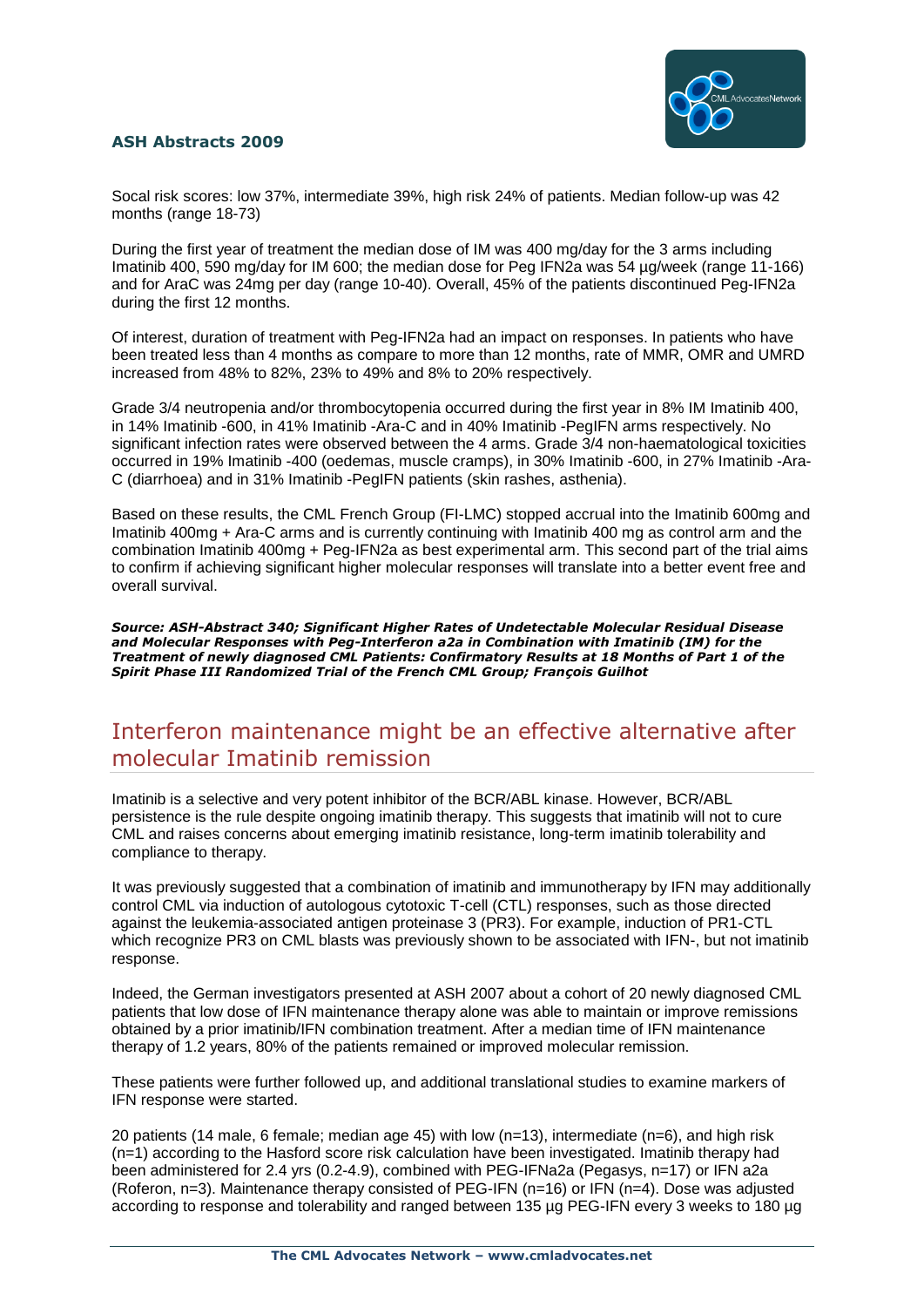

PEG-IFN every week, or alternatively 2 to 5 times 3 Million Units IFN/week. Imatinib was terminated due to side effects ( $n=5$ ) or upon personal request of the patients after informed consent ( $n=15$ ). At the time of imatinib withdrawal, two patients were in complete molecular remission (CMR) and 15 patients in major molecular remission (MMR).

After a median observation time of 2.8 years (range 6 months to 4.5 years), 15 patients were in MMR, 5 of them in CMR. Thus, the number of MMR patients increased from 2 at baseline to 5 after two years. Five patients relapsed within 4 months (range 2-10 months) after imatinib discontinuation, but were imatinib then re-established molecular remission. Side effects to maintenance IFN were minor.

The group also studied putative markers of IFN response. IFN therapy was associated with an increase in the expression of PR3, and in the presence of auto-reactive PR1-CTL. In one of five assessable patients PR1-CTL were detected prior to imatinib withdrawal, but in four of seven assessable patients during IFN maintenance therapy. Longitudinal measurements of PR-1 CTL counts suggested an inhibition of the expansion of PR1-CTL by imatinib, implying that an optimal CTL expansion may occur preferentially in the absence of imatinib. This would explain the conversion to a CMR status in some patients only after imatinib withdrawal.

In summary, IFN maintenance after a prior imatinib/IFN induction therapy may be an effective alternative to permanent imatinib therapy, because it enables to safely discontinue imatinib even in those patients that have not achieved a CMR at the time of pausing imatinib. Induction of a PR1 specific CTL response by IFN may contribute to the particular efficacy of IFN after CML-debulking by imatinib.

*Source: ASH-Abstract 647 - IFN-a2a Maintenance Therapy After Imatinib Plus IFN Induction Therapy in CML Induces Stable Long-Term Molecular Remissions and Is Associated with Increased Proteinase 3 (PR3) Expression and the Presence of PR1-Specific T-Cells, Andreas Burchert*

### Nordic Study Group: Imatinib+PegIFN shows major advantage over Imatinib monotherapy

Imatinib mesylate 400 mg once daily is the current standard first-line therapy for CML. Several biological and clinical observations suggest that combining IM with interferon alpha (IFNa) may improve the outcome of treatment. To compare the effects of standard-dose IM to combination of Imatinib and IFNa in newly diagnosed chronic phase CML patients with an intermediate or low Sokal risk score. The primary end point was to compare the major molecular response (MMR) rate after 12 months between the treatment arms (intention-to-treat analysis).

In a Nordic CML Study Group (Denmark, Finland, Norway and Sweden) and Israel multicenter study we randomized 112 newly diagnosed CML patients in complete hematological remission following 3 months of Imatinib-400 mg induction therapy. The study arms were Imatinib and the combination of Imatinib and IFNa 2b (PegIntron, Schering-Plough). Imatinib dose was fixed at 400 mg. IFNa was started at 30 µg/week but could be escalated to 50 µg/week or reduced down to 15 µg/week depending on tolerability.

Poster summary: 130 patients were registered by study closure in March 2008. Rate of Major Molecular Response at 52 weeks was significantly higher in the Imatinib+PegIFN arm (82%) compared to the Imatinib-only arm (54%). No unpredictable complications or adverse events were reported. Neutropenia, rash and fatigue were more common in the combination arm, whilst edema and muscle cramps were more frequent in the monotherapy.

*Source: ASH-Abstract 3280 & Poster, updated with content of poster at ASH 2009: A Randomized Phase II Study Comparing Imatinib and the Combination of Imatinib and Pegylated Interferon Alpha-2b in Newly Diagnosed Non-High Risk Chronic Myeloid Leukemia (CML) Patients in Complete Hematological Remission After Imatinib Induction Therapy Bengt Simonsson, MD*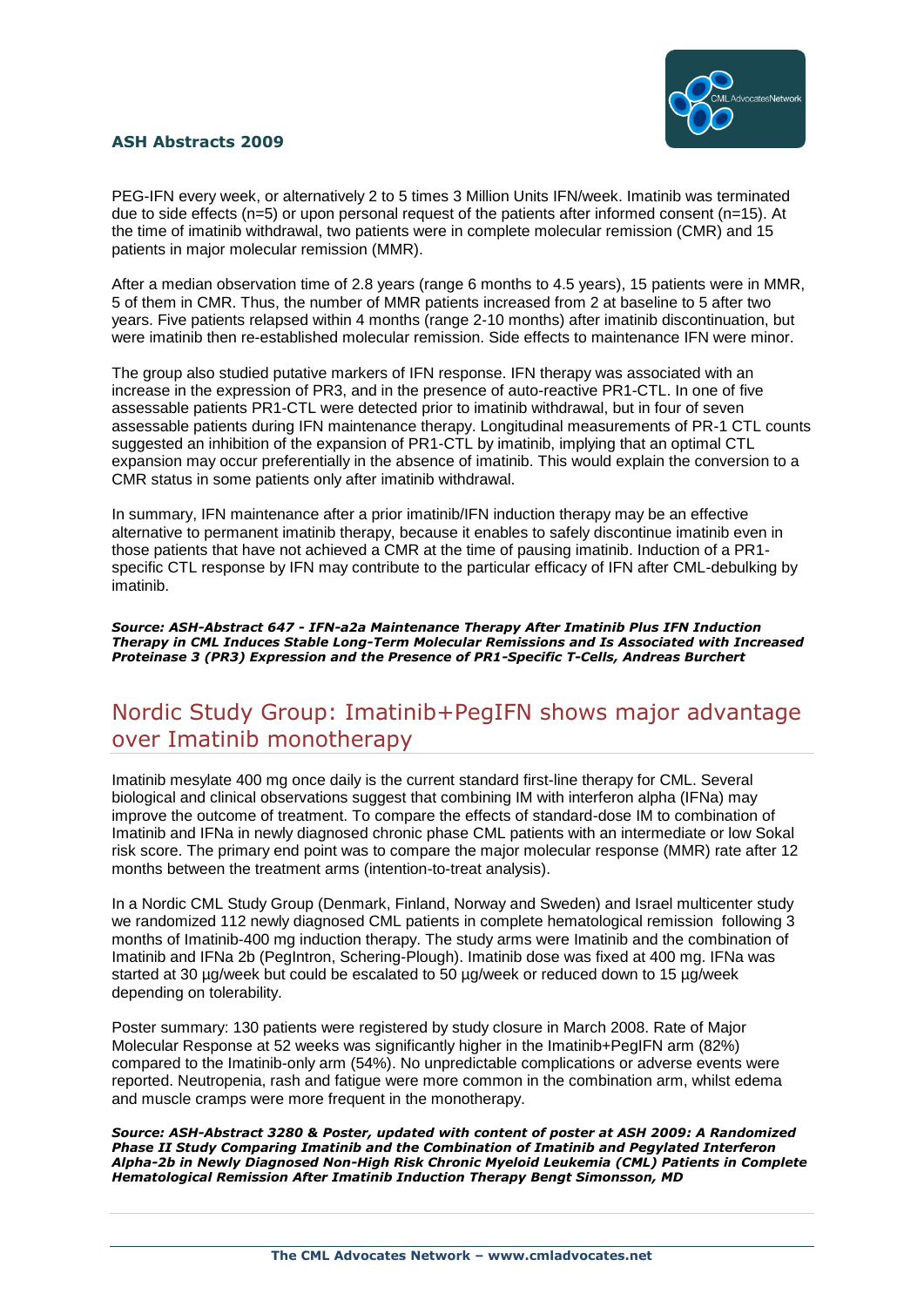

## First-line therapy with Dasatinib continuing only with once daily dosages

A phase II trial was set up to study efficacy and safety of dasatinib in patients with previously untreated CML-CP. The aim is to investigate the efficacy and safety of dasatinib as initial therapy for CML patients in chronic phase.

Pts with previously untreated CML-CP were randomized to either 50 mg-twice-daily or a 100 mg-oncedaily. 62 patients have been enrolled, 31 each on daily and twice daily schedule. Median follow-up is 24 months. Among 50 patients followed for at least 3 months, 49 (98%) achieved complete cytogenetic response (CCyR). Major molecular response has been achieved in 35 (70%), including 5 (10%) with complete molecular response.

Major molecular response by 24 months was achieved by 71% on dasatinib, 55% on imatinib 400mg, 66% on imatinib 800mg. There was a trend for higher MMR rate with the daily schedule of dasatinib: by 12 months 52%. Grade 3-4 non-hematologic toxicity included fatigue (6%), pain (muscle or joint) (6%), dyspnea, neuropathy and memory impairment (5% each). Pleural effusion occurred in 13% evaluable patients (grade 3-4 in 2%). Grade 3-4 hematologic toxicity (transient) included thrombocytopenia 10%, neutropenia 21%, and anemia 6%. Thirty (48%) of 62 patients required transient treatment interruptions.

The actual median daily dose for all patients was 100mg. There is no significant difference in grade 3- 4 toxicity by treatment schedule, but there was a trend for less pleural effusion with daily (3%) vs twice-daily (10%). Three patients lost CCyR: 2 because of non-compliance, 1 due to treatment interruption because of pleural effusion. 24 month EFS (event = loss of CHR, loss of MCyR, AP/BP, death, or off because of toxicity) is 88%. All patients are alive.

Rapid CCyR occurs in nearly all patients with previously untreated CML in chronic phase, treated with frontline dasatinib therapy; the MMR rate at 18 months was 71%, with a favorable toxicity profile. Because of favorable trends in response and toxicity, only once-daily arm will continue accrual.

*ASH-Abstract 338: Efficacy of Dasatinib in Patients (pts) with Previously Untreated CML in Early Chronic Phase (CML-CP): Jorge Cortes*

## Imatinib in Children: CML-PAED II and French Phase-IV Study, Transplantation becoming second line therapy

CML is a rare malignancy in pediatrics. Imatinib has been established also as first line treatment for children with CML while allogeneic stem cell transplantation as treatment option is postponed for those cases becoming intolerant or refractory to tyrosine kinase inhibitor treatment. The CML-PAED II study reports an analysis of pediatric data from patients with newly diagnosed Ph-positive CML on up-front treatment with imatinib.

According to protocol CML-PAED II pediatric patients with confirmed diagnosis of Ph+ CML were treated in CP with Imatinib 300 mg/sqm once daily, while in accelerated phase (AP) or in blastic phase (BC) the dose was increased to 400 mg/sqm and 500 mg/sqm daily, respectively.

From 2004 until March 2009 a total of 51 patients (21 female, 30 male; median age: 10.6 yrs (range 1- 20 yrs) were registered: 10 patients with ongoing Imatinib treatment were recruited and analyzed retrospectively while 41 patients were enrolled prospectively. Stages of disease were: CP n=47; AP n=1; BC n=3. Those four patients diagnosed in AP and BC underwent early stem cell transplant. Observed side effects in the whole group included: nausea  $(n=9)$ , muscle pain  $(n=7)$ , edema  $(n=3)$ , rhabdomyolysis (n=1, short interruption of Imatinib), reduced blood cell count (n=2, short interruption of IMA in one pt), biochemical alterations in bone metabolism ( $n = 8$ ), impaired longitudinal growth (n=1). Two patients experienced intolerance (muscle pain) or toxicity (hepatic), respectively, therefore stopped imatinib and were put on dasatinib after 4 and 10 months, respectively.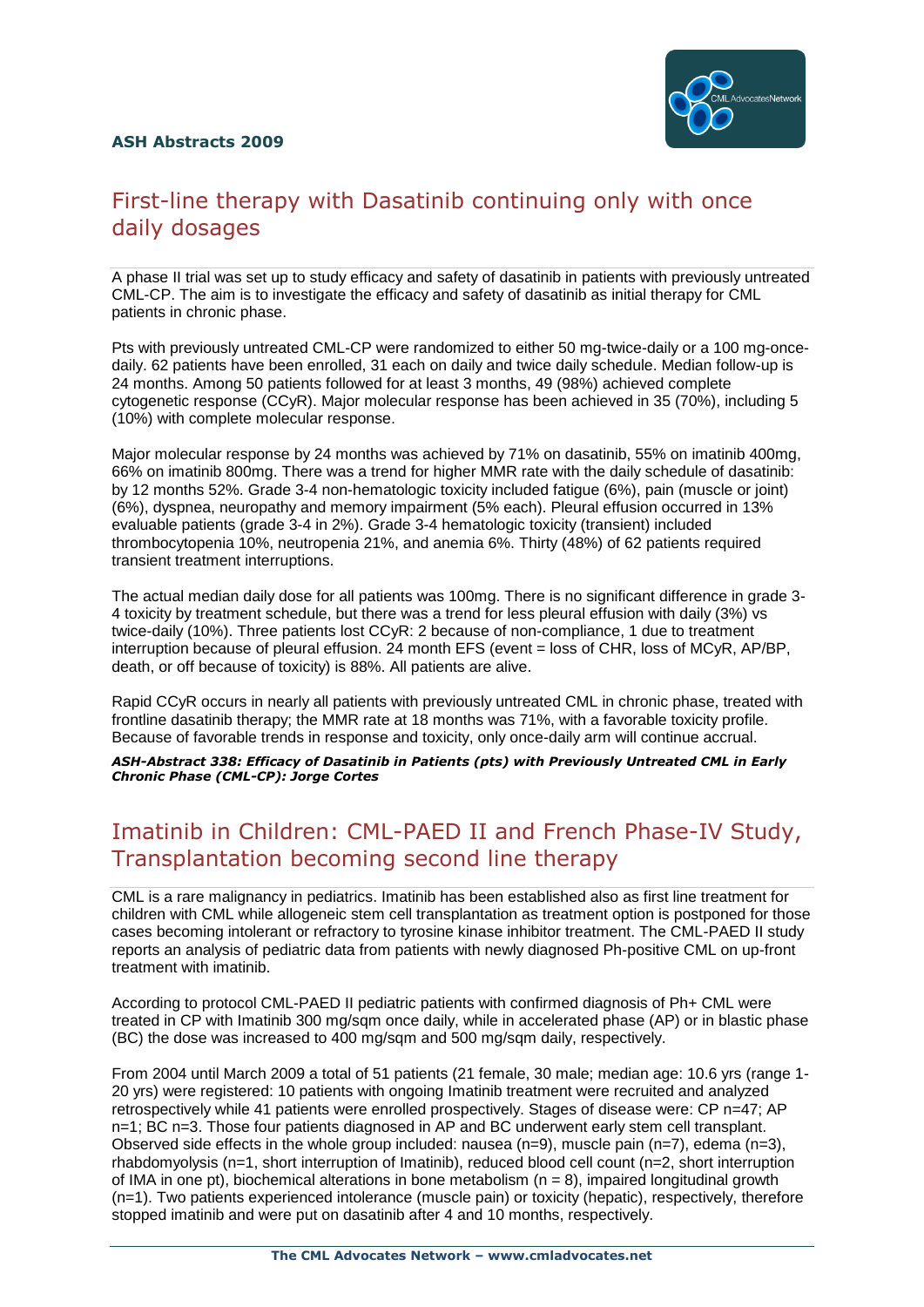

Keeping in mind that the number of pediatric patients is still small, imatinib treatment for children and adolescents with CML in CP is associated - like in adults - with high treatment response rates. Refractoriness to imatinib is uncommon and side effects seem tolerable, as only 10% of the total cohort stopped imatinib and were put on  $2^{nd}$  generation TKI. However, disturbances of bone metabolism and longitudinal growth impairment may be of special concern in this not yet outgrown cohort.

Only 3/47 patients not diagnosed in advanced phases of CML so far underwent stem cell transplant thus underlining that also in pediatrics stem cell transplant has been shifted to a second-line strategy for high-risk patients and those who failed therapy with imatinib.

#### *Source: ASH-Abstract 342: CML in Pediatrics - First Results From Study CML-PAED II, Meinolf Suttorp, MD, PhD*

In another study in France, 44 children with a median age of 11.5 yrs (range 10 months-17 years) have been enrolled. The rate of complete cytogenetic response was 62% at 12 months. The rate of major molecular response (MMR) defined as a BCR-ABL/ABL ratio  $\leq 0.1\%$  was 34% at 12 months.

In this study, change of body height was observed during the first year of treatment with imatinib in the 22 patients with a sufficient follow-up: a significant decrease of height standard deviation scores was observedbetween the start of the treatment and 12 months later.

Conclusion: Imatinib is efficient in children and adolescent with previously untreated CML in early chronic phase. However, a negative impact of imatinib on the growth in a cohort of children and adolescents treated with imatinib was observed.

*ASH-Abstract 863: Imatinib Is Efficient but Has a Negative Impact On Growth in Children with Previously Untreated chronic Myelogenous Leukaemia (CML) in Early Chronic Phase (CP): Results of the French National Phase IV Trial; Frédéric Millot*

## Adherence to Imatinib Therapy Is Critical Factor for Achieving Molecular Responses

There is a great variability in the degree of molecular responses achieved by CML patients treated with imatinib. These different levels of molecular response could reflect different degrees of adherence to therapy. We measured the adherence to imatinib therapy in 87 consecutive CML chronic phase patients who had received imatinib 400 mg day as first line therapy for a median of 60 months before enrolment and therefore all them were in complete cytogenetic response.

Adherence levels were monitored during a 3-month period using microelectronic monitoring devices (MEMS) and were related to levels of molecular response. MEMS consist of an electronic device fitted in the cap of a normal looking medication bottle that automatically records each time the bottle is opened. MEMS are considered as the "gold standard' for measuring adherence. We also measured the imatinib plasma level, the presence of TKD mutations and the other prognostic factors.

The median adherence rate was 97.6% (range 22.6-103.8%). In 27%patients adherence was below 90% (median 76%) and in 14% below 80% (median 63%). We found a strong association between adherence rate (below 90% or over 90%) and the 6-year probability of major molecular response (MMR) (28% vs 95%) and complete molecular response (0% vs 43.8%).

Adherence was the sole independent predictor for CMR. No molecular responses were observed when the adherence was below 20%. In patients whose imatinib dose had been increased (n=32) the adherence was poor (median 86%). Adherence was the only independent predictor for failure to achieve a 3-log transcript reduction in this subgroup of patients.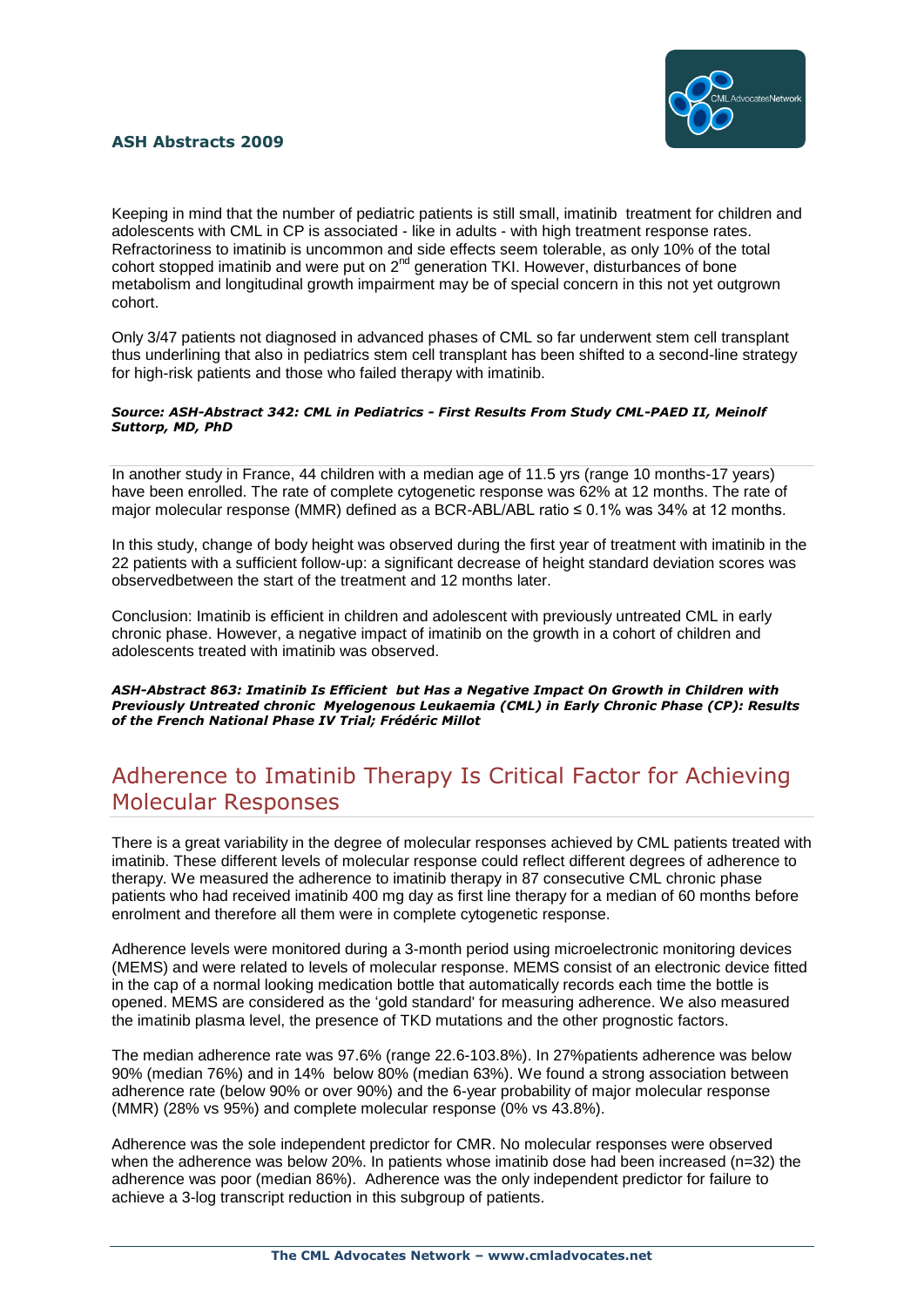

Patients with CML vary greatly in their response, as demonstrated originally by Sokal et al. in 1984, and the same variation is seen in patients treated with imatinib in the modern era. The basis for this variation is unknown but it has been attributed to the intrinsic biological heterogeneity of the leukemia. In contrast we show here that adherence to therapy is the major factor determining the degree of response that a CML patient treated with imatinib will achieve.



#### *Source: ASH Abstract 3290: Long Term Adherence to Imatinib Therapy Is the Critical Factor for Achieving Molecular Responses in Chronic Myeloid Leukemia Patients, Alex Bazeos*

## Influenza and Pneumococcus Vaccination and CML treatments

Imatinib, nilotinib and dasatinib are remarkably effective for CML in chronic phase. However little is known on their potential impact on the immune system and to date no human *in vivo* data are available. An understanding of the effects of different TKIs on the immune response will have implications for the development of immunotherapeutic strategies. The aim of this study was to prospectively analyze humoral and cellular immune responses to vaccination against influenza virus (Flu) and Pneumococcus in CML patients treated with IM, dasatinib or nilotinib compared to healthy controls.

Data from *in vitro* and animal studies on the effects of Imatinib on the immune response have been contradictory ranging from impaired antigen-specific T-cell response to enhanced stimulation of tolerant T cells. In addition few data are available to assess potential immunomodulatory effects of the second-generation tyrosine kinase inhibitors nilotinib and dasatinib. Dasatinib has inhibitory activity against a broader range of protein kinases than imatinib including the Src family kinases Lck and Fyn, both of which are associated with T-cell activation. Dasatinib may also inhibit B cell signaling through the Lyn pathway which may have potential implications for immunotherapeutic strategies.

50 CP-CML patients on standard dose TKIs (IM, n=22; dasatinib, n=15; nilotinib, n=13) and 15 healthy controls were vaccinated against Flu (Inflenza vaccine Ph. Eur. 2008/2009, CSL biotherapies) and pneumococcus (Pneumovax II, Sanofi Pasteur MSD). Samples were taken pre and at 1 and 3 months post-vaccination.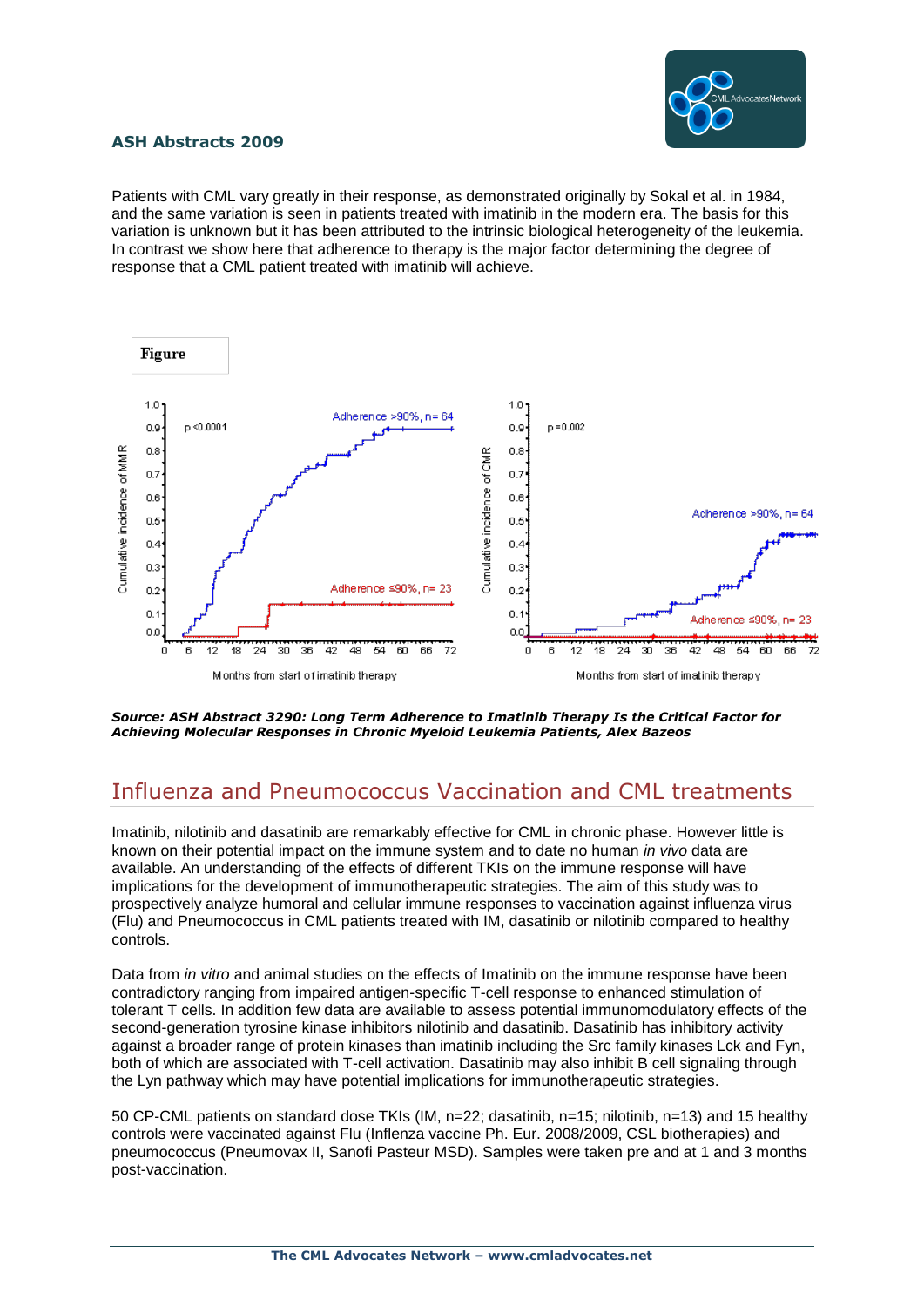

The preliminary results suggest that in patients with CML on TKIs the B cell response to vaccination with Pneumovax is significantly impaired compared to healthy controls. The authors have as yet not detected a significant difference in T-cell response following vaccination with Flu in CML patients on TKIs compared to healthy controls.

*Source: ASH-Abstract 2214: "Influenza Virus and Pneumococcus in Chronic Phase CML Patients Treated with Tyrosine Kinase Inhibitors", Hugues de Lavallade*

## Weekend Drug Holiday of Dasatinib in CML Patients Not Tolerating Standard Dosing Regimens

Dasatinib (DA) is a multitargeted tyrosine kinase inhibitor (TKI) approved for 2nd line treatment of CML patients after imatinib failure. D-related toxicity mandates dose reduction in selected patients beyond the labelled reduced continuous dosing. In chronic phase (CP) patients, intermittent targeting of BCR-ABL by a once daily regimen reduces side effects with equal efficacy compared to the initially explored twice daily regimen. Thus, considering the short half-life of DA (3-5 hours) additional treatment interruptions to reduce the total weekly dose may not negatively affect treatment outcome while allowing continued treatment with an effective drug.

In a retrospective analysis 33 CML patients with intolerance (n=11) or resistance (n=22) to imatinib were investigated. Patients were selected based on the toxicity-guided administration of a dose reduced dasatinib regimen and were treated with an on/off regimen (3 to 5 days on, 4 to 2 days off) expecting a reduction of DA dependent off-target toxicity. patients were followed by routine hematologic and cytogenetic assessment, and molecular monitoring (quantitative reverse transcriptase polymerase chain reaction, PCR) to safeguard clinical response to the altered drug schedule. Further, resistant patients were regularly screened for BCR-ABL mutations.

Non-exclusive reasons for dose reduction were hematologic toxicity (51%), and fluid retention (55%), including 17 patients with pleural effusions. 27 patients (82%) suffered from grade III/IV side effects. The median weekly dose of the DA weekend holiday schedule was 500mg (320-500). During interval treatment, mean CTC grade for hematologic toxicity improved from grade 3.2 to 1.5, and for fluid retention from grade 2.9 to 1.6. All but 2 patients (89%) affected by fluid retention, and all but one patient suffering from hematologic toxicity (94%) achieved a lower CTC toxicity level by allowing drug holiday.

For response analysis, 2 patients were excluded due to early stem cell transplantation or loss of follow up. 13/31 (42%) did either show transient improved molecular response or remained on stable BCR-ABL load over time. 3/31 progressed to advanced phase CML. 18/31 (58%) patients showed the desired disease control according to established criteria despite reduced total weekly DA doses. Of note, 10/12 patients with improved response have been treated for a minimum of 6 mo with continuous dosing DA regimens without having achieved the response level observed after allowing drug holiday.

We conclude that weekend treatment interruption allows continuation of DA treatment for patients suffering from side effects. This retrospective analysis in patients resistant or intolerant to imatinib with up to 5 preceding treatment modalities suggests good and in many cases even improved efficacy of interval treatment compared to continuous dosing. These data mandate the initiation of clinical trials to investigate alternative intermittent targeting regimens

#### *Source: ASH-Abstract 1119: Paul La Rosee*

Hypophosphatemia During Imatinib Treatment of Newly Diagnosed Chronic Myeloid Leukemia Patients Is Associated with Better Response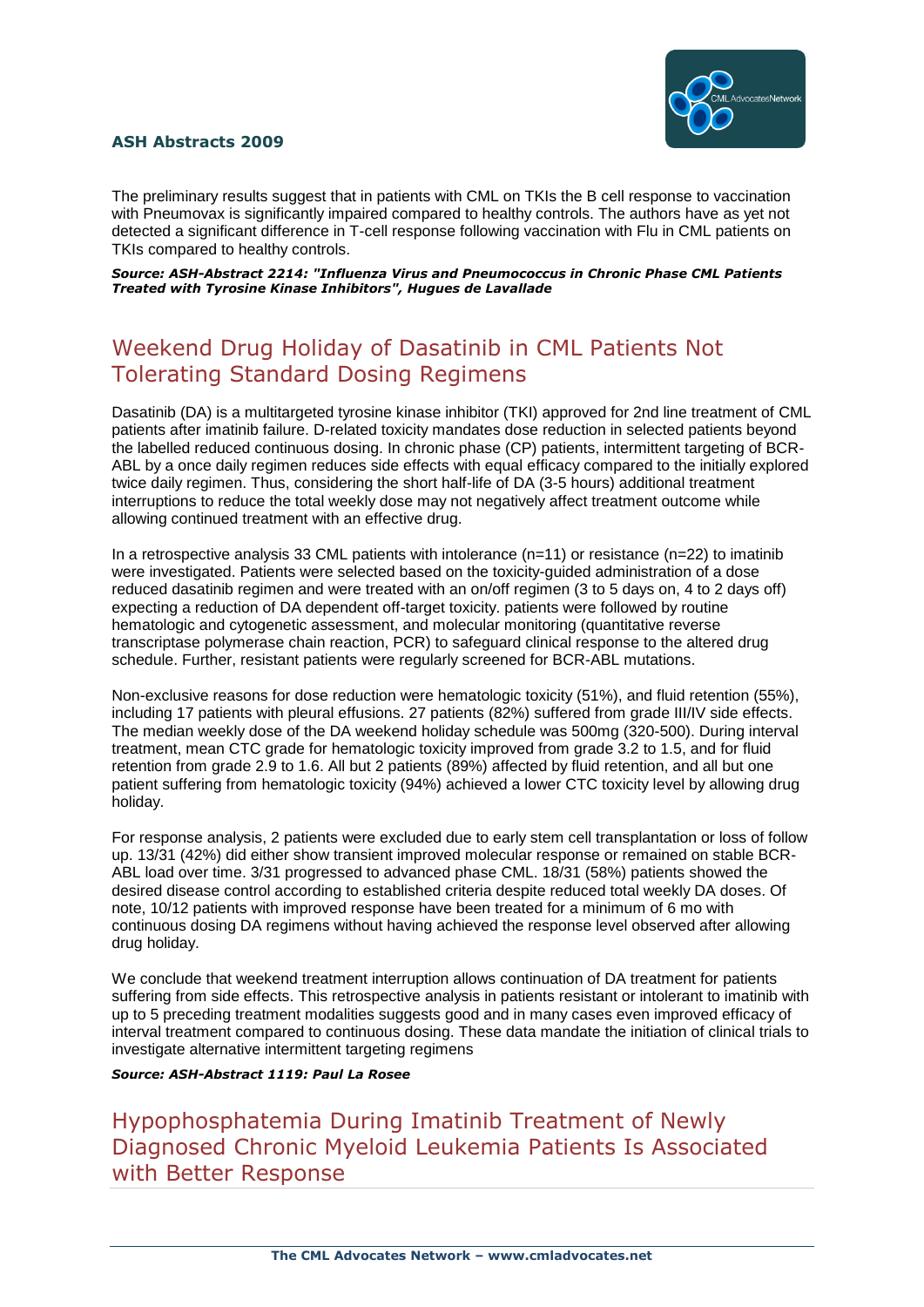

The Spanish Registry on CML ( RELMC ) is a multicentric, hospital-based cancer registry whose aim is to describe what is the actual treatment received by patients with CML in Spain, its outcome, and the variables which influence it.

**Aim:** To study the variables which could influence the outcome in newly diagnosed CML patients treated with Imatinib, including classic and new variables, such as phosphate serum levels, which are diminished in a substantial number of patients (Osorio et al ,2007)

**Patients:** 207 CP-CML patients, newly diagnosed, were included in 17 Spanish hospitals. Sex: 131 M,76F( 63%,37%). Age: Median: 51,5 (18,7-87,5).The risk group distribution was as follows: Sokal L/I/H: ((47%;35%;18%). Hasford ( 44%,49%,7%). The variables studied at diagnosis were sex, Sokal and Hasford group. During the treatment: dose of Imatinib, anemia, neutropenia, thrombocytopenia and hypophosphatemia.

**Results:** Median follow up of the series have been 19.1 months. Among 207 patients, frequency values for anemia, neutropenia, and thrombocytopenia were 21%, 29% and 11%, respectively. Ninetyone patients had serum phosphate measured during the treatment. Among them, 49 (54%) had hypophosphatemia . Complete hematologic response (CHR) was obtained in 94,6% .No significant association was found between Sokal or Hasford group and the achievement of complete HR.

Complete cytogenetic response (CCR) was obtained in 73%. A significant association was found between obtaining CCR and Low or intermediate Hasford group or having hypophosphatemia during the treatment . The probability of obtaining CCR was higher in patients having hypophosphatemia in the 9<sup>th</sup> month of therapy. Patients who had hypophosphatemia during the treatment also showed a trend for higher probability of CCR.

Major and complete molecular response (MMR, CMR) were obtained in 71% and 48%, respectively. MMR was significant worse in Hasford high-risk patients, and the probability of MMR was higher in patients developing hypophosphatemia.

Regarding CMR, Hasford high risk had a significant association with worse rate of CMR. Also, the probability of CMR was significantly higher in patients having hypophosphatemia.

**Conclusion:** In our series, Hasford risk system has a stronger predictive value than the Sokal classification. It is interesting to note that half of our patients had hypophosphatemia during the treatment with Imatinib. Intriguingly, having low serum levels of phosphate during treatment is associated with better response, and it invites to further study of the biological basis of this finding and its relevance as prognostic variable.

#### *ASH-Abstract 1121: Luis Felipe Casado, MD,*

### Resistance, Outcome and the Development of Mutations with Dasatinib in Patients with Chronic-Phase Chronic Myeloid Leukemia (CML-CP)

Dasatinib is an FDA approved tyrosine kinase inhibitor (TKI) targeted at BCR-ABL for the treatment of CML after imatinib resistance or intolerance. A phase III dose-optimization study of dasatinib in CML-CP, where patients received either 100 mg or 140 mg of dasatinib on a once- or twice-daily schedule, indicated that 100 mg once daily dasatinib provided durable disease control with an estimated progression-free survival (PFS) of 73% at 36 months.

We conducted a retrospective analysis to expand on these results to determine if earlier cytogenetic response (CyR) predicts superior outcomes within this dosing arm and also to quantify progression to advanced-phase CML and characterize the quality of BCR-ABL mutations associated with loss of response to dasatinib. Our landmark analysis demonstrated that 90% of patients receiving dasatinib 100 mg once daily who achieved complete cytogenetic response (CCyR) at 12 months were progression-free at 36 months, a considerable improvement over those without CCyR at 12 months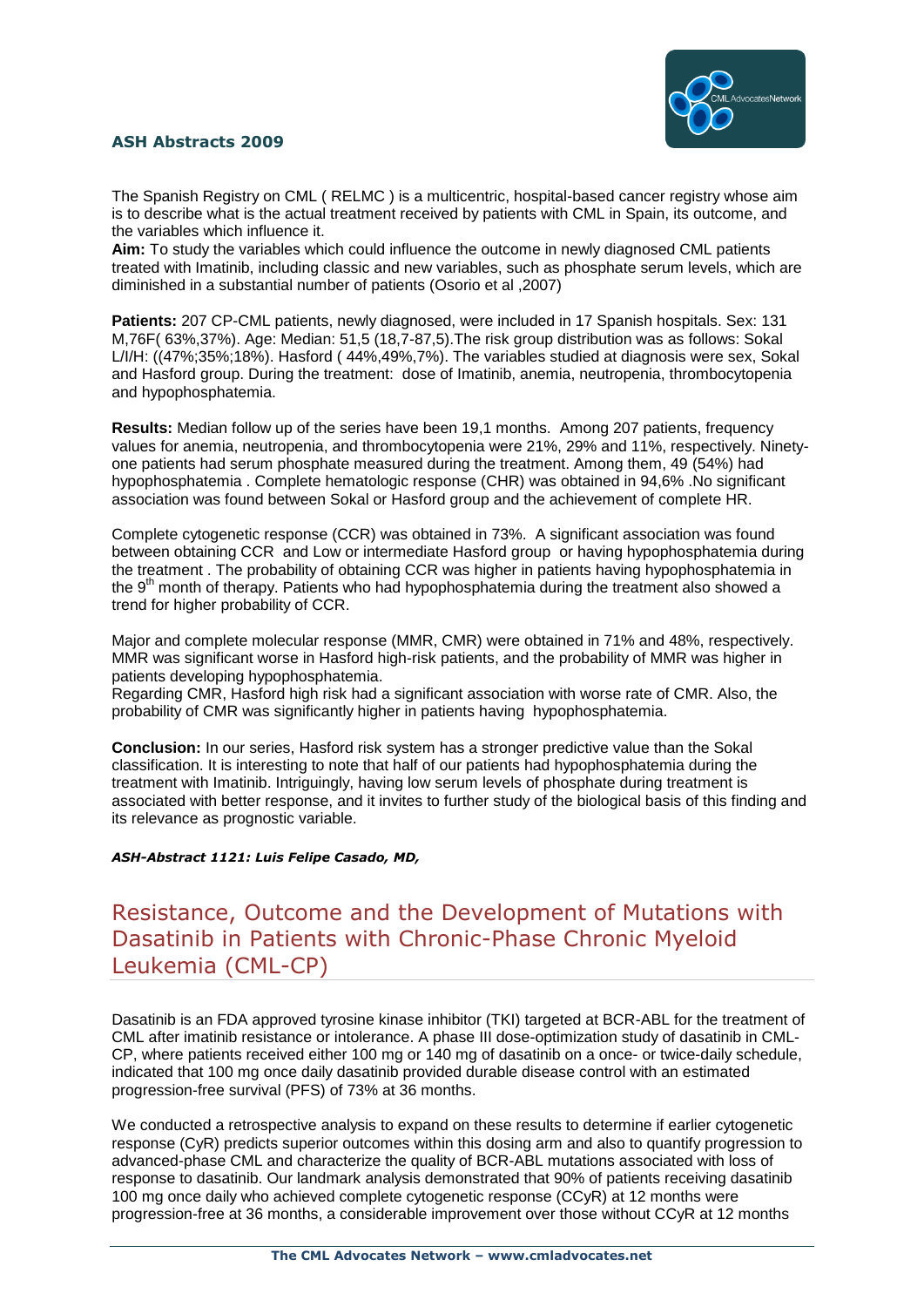

(Table 1). Of the 164 patients receiving dasatinib 100 mg once daily, 59 had attained CCyR at 6 months of therapy. The rate of PFS after 36 months within this cohort was 93%, whereas those with partial CyR or those without major cytogenetic response (MCyR) at 6 months had 36-month PFS rates of 76% and 54%, respectively. A total of 36 subjects experienced progression events while receiving dasatinib 100 mg once daily: 8 due to death, 5 due to development of advanced phases of CML, 3 due to increases ≥30% in Ph+ metaphases, 9 due to increasing white blood-cell count, 4 due to loss of complete hematologic response, 4 due to loss of MCyR, and 3 for unknown reason. The majority (86%) of patients who do progress while receiving dasatinib remain in CP at 36 months.

The development of mutations in BCR-ABL is a known mechanism of loss of response to dasatinib. In participants with loss of response to dasatinib who have available mutation data (n=61), the incidence of developing mutations during dasatinib therapy (at any dose) is 19% (5/27) in patients without baseline mutations, and 47% (16/34) in those with mutations at initiation of dasatinib. Of the patients who lost response to dasatinib and developed new mutations during therapy, 13 patients harbored T315I, 6 possessed F317L, 3 had V299L, and 1 acquired E255K. Three other patients developed mutations not associated with resistance to dasatinib (Table 2). New mutations that emerged in the 100 mg once daily arm and 70 mg twice daily arm were of similar frequency. In conclusion, patients who achieve early and complete CyRs to second-line dasatinib exhibit reduced rates of long-term progression versus those without CCyR at 6 months. Of the patients who do progress while receiving dasatinib, the majority remain in CP at 36 months. Of patients treated with 100 mg once daily, only 3% progressed to accelerated or blast phase with 36 months of follow-up.

This transformation-free survival rate favors the use of dasatinib following imatinib failure in patients who have the option of pursuing allogeneic stem cell transplantation. Finally, the development of new mutations leading to resistance during dasatinib therapy is uncommon, and the lower total daily dose employed by the 100 mg once daily regimen does not appear to select for a greater variety of mutations than have been previously identified in patients treated with 70 mg twice daily. In patients who lose response to dasatinib and develop new mutations, a switch to an alternate TKI or stem-cell transplantation may be appropriate.

#### *ASH-Abstract 1122: Neil Shah*

## Update On Imatinib-Resistant Chronic Myeloid Leukemia Patients in Chronic Phase (CML-CP) On Nilotinib Therapy at 24 Months: Clinical Response, Safety, and Long-Term Outcomes

**Background:** Nilotinib is a selective and potent BCR-ABL inhibitor, developed through structurebased drug design, indicated for the treatment of Philadelphia chromosome positive (Ph+) CML patients in CP or accelerated phase (AP) resistant or intolerant to prior therapy including imatinib. Recently, 24-month follow-up data from the pivotal nilotinib 2101 study demonstrated achievement of rapid and durable cytogenetic responses in the majority of patients and an excellent overall survival (OS) rate of 87%. The current update focuses on the major molecular response (BCR-ABL transcript levels ≤ 0.1% according to the international scale; MMR) of patients treated with nilotinib.

**Methods:** Imatinib-resistant and -intolerant CML-CP patients (n=321) were treated with nilotinib 400 mg twice daily and followed for at least 24 months. In this report, the efficacy parameters studied were: rate of MMR, rate of major and complete cytogenetic response (MCyR, CCyR), time to and duration of response, time to progression (TTP), and OS. Efficacy parameters were also analyzed based on the presence or absence of a CHR at study entry.

**Results:** The median duration of exposure to nilotinib was 18.7 months (< 1.0–36.5), with 62% of patients on therapy for at least 12 months and 42% on therapy for ≥ 24 months. Median dose intensity of nilotinib was 788.5 mg/day, very close to planned dosing. Overall, 58% of patients required dose interruption (defined conservatively ≥ 1 day of interruption regardless of reason) with a median cumulative duration of interruption of 20 days (4% of days of exposure). Importantly, 73% of patients that required treatment interruptions resumed treatment after interruption at the planned dose. The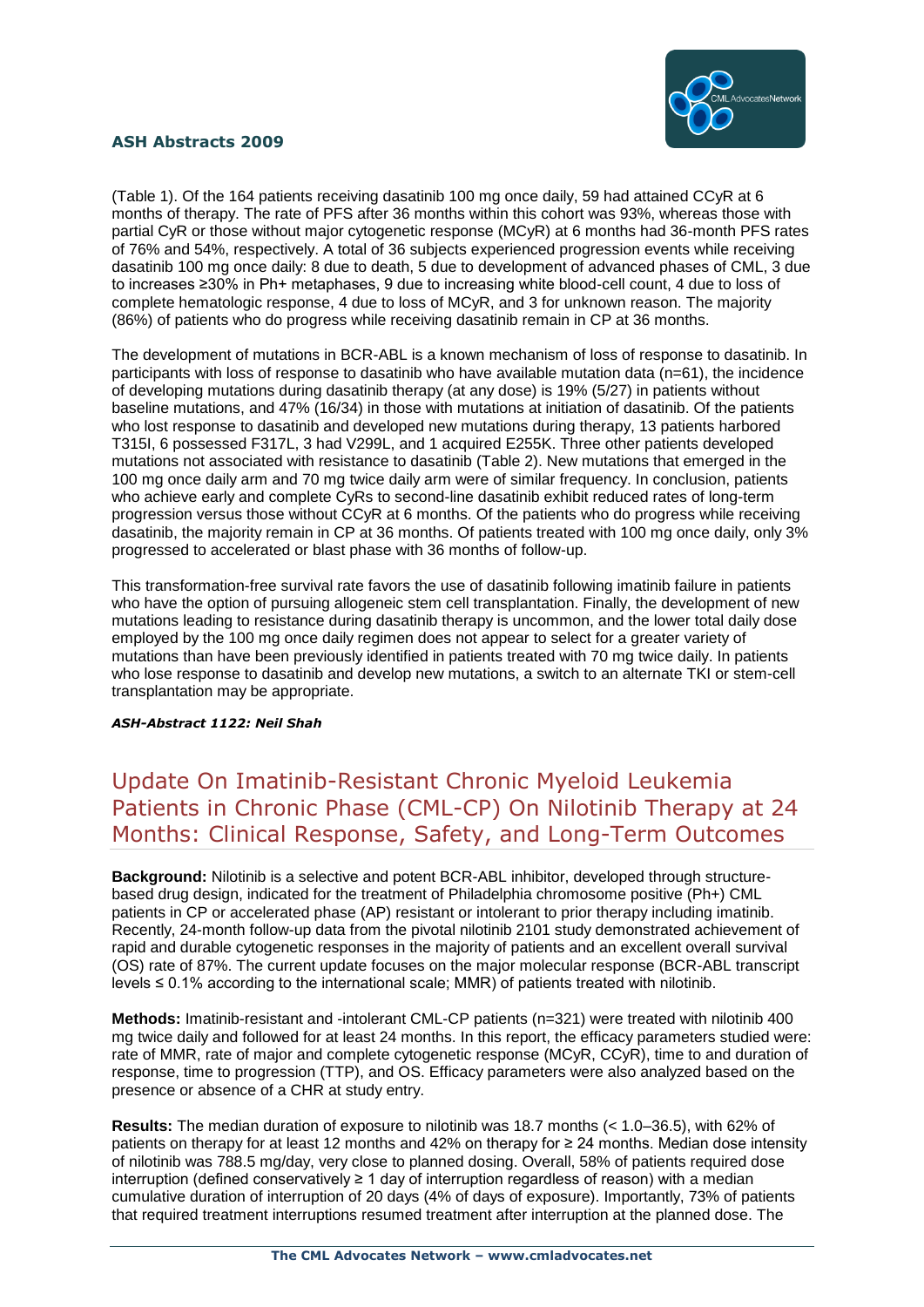

achievement of MMR in imatinib-resistant and -intolerant CML-CP patients who had BCR-ABL transcript levels available post-baseline (n=294) were included in this efficacy analysis. Of these patients, 105/294 (36%) entered the study with a CHR and 189/294 (64%) did not have a CHR at study entry. The overall MMR rate was 28%; MMR was higher in patients with CHR at study entry (38% vs. 22%). Overall, CCyR was achieved in 46% of patients, among whom 56% achieved MMR. Median time to MMR was 5.6 months. Overall, 77% and 84% of responding patients maintained MCyR and CCyR at 24 months, respectively. Overall (n=321), the estimated rate of progression-free survival (PFS), defined as progression to AP/BC or discontinuation due to progression or death, at 24 months was 64%, however, only 9 patients (3%) progressed to AP/BC based on actual laboratory values. PFS rate at 24 months was higher for patients with baseline CHR (77%) compared with patients without CHR at study entry (56%). OS at 24 months is 87% for the entire patient population. The safety profile of nilotinib remains unchanged at 24 months of follow-up. The majority of first episodes of grade 3/4 bilirubin and lipase elevations occurred within the first month of therapy and were brief in duration (median duration 15 days). The incidences of hepatic and pancreatic disorders on nilotinib were 1.3 and 1.7 per 100-patient years of therapy and no cumulative risk of hepatic and pancreatic events was observed in this population with longer follow-up. Importantly, discontinuations due to hepatobiliary adverse events were uncommon (n=2; < 1.0%).

**Conclusions:** Nilotinib therapy led to the achievement of MMR in a majority of patients with CCyR, and in 38% of patients with CHR at study entry. Furthermore, the response and outcomes of patients treated with nilotinib was higher in patients with CHR at baseline suggesting that patients with imatinib resistance and intolerance who lost cytogenetic response but not hematologic response have a more favorable response compared to those patients who have lost hematologic response when switched to nilotinib. Overall, the safety profile of nilotinib remains well-tolerated with long-term follow-up. At 24 months, nilotinib therapy remains an effective and tolerable therapy for patients with imatinib-resistant or -intolerant CML.

#### *ASH-Abstract 1129: Hagop M. Kantarjian*

## Nilotinib 800 Mg Daily as Frontline Therapy of Ph + Chronic Myeloid Leukemia: Dose Delivered and Safety Profile for the GIMEMA CML Working Party

Nilotinib is an effective and registered treatment of chronic myeloid leukemia (CML) after imatinib failure. Its efficacy as frontline treatment has been explored in phase 2 trials from MDACC and Italian GIMEMA , whose results have been presented recently (Cortes ASH Rosti, EHA). Here we present a detailed analysis of the safety profile of nilotinib 800 mg daily in the CML early chronic phase (ECP) setting.

Briefly, 73 ECP patients (median age 51 yrs, range 18-83 yrs,  $21/73 - 29% - \ge 65$  yrs at enrolment) received nilotinib at a dose of 400 mg BID. With a median follow-up of 15 months (range 12-24 months), the CCgR rate at 1 yr was 96%, and the major molecular response (MMolR) rate 85%. During the first 365 days, the treatment was interrupted at least once in 38 patients (52%; overall, 86 interruptions), with a median cumulative duration of drug interruption of 19 days (5.2% of 365 days) per patient (range 3-169 days); 35 patients (48%) received the full prescribed dose. The proportion of patients with ≥ 1 interruption decreased during the first and second quarter and second half (37%, 25% and 22% respectively). The mean daily dose was 600-800 mg, 400-599 mg, and less than 400 mg in 74%, 18% and 8% of patients, respectively. Four AEs (≥ grade 2) accounted for the great majority of dose interruptions: bilirubin increase (38%, no gr. 4), skin rash and/or pruritus (37%, no gr. 4), asymptomatic amylase and/or lipase increase (16%, gr. 4: 4%) (no pancreatitis), transaminases increase (19%, no gr. 4). Notably, only 3 events of peripheral edema/fluid retention have been recorded so far (2 gr 1, 1 gr. 2). No pleural or pericardial effusion. Only one pt permanently discontinued nilotinib for recurrent amylase and lipase increase gr. 3-4 after 7 months on nilotinib, without pancreatitis (normal ECO scan and MRI): the pt. is on imatinib 400 mg daily from 12 months, maintaining the CCyR but loosing MMolR on imatinib. The transient hyperglicemia (gr. 2 and 3: 6%)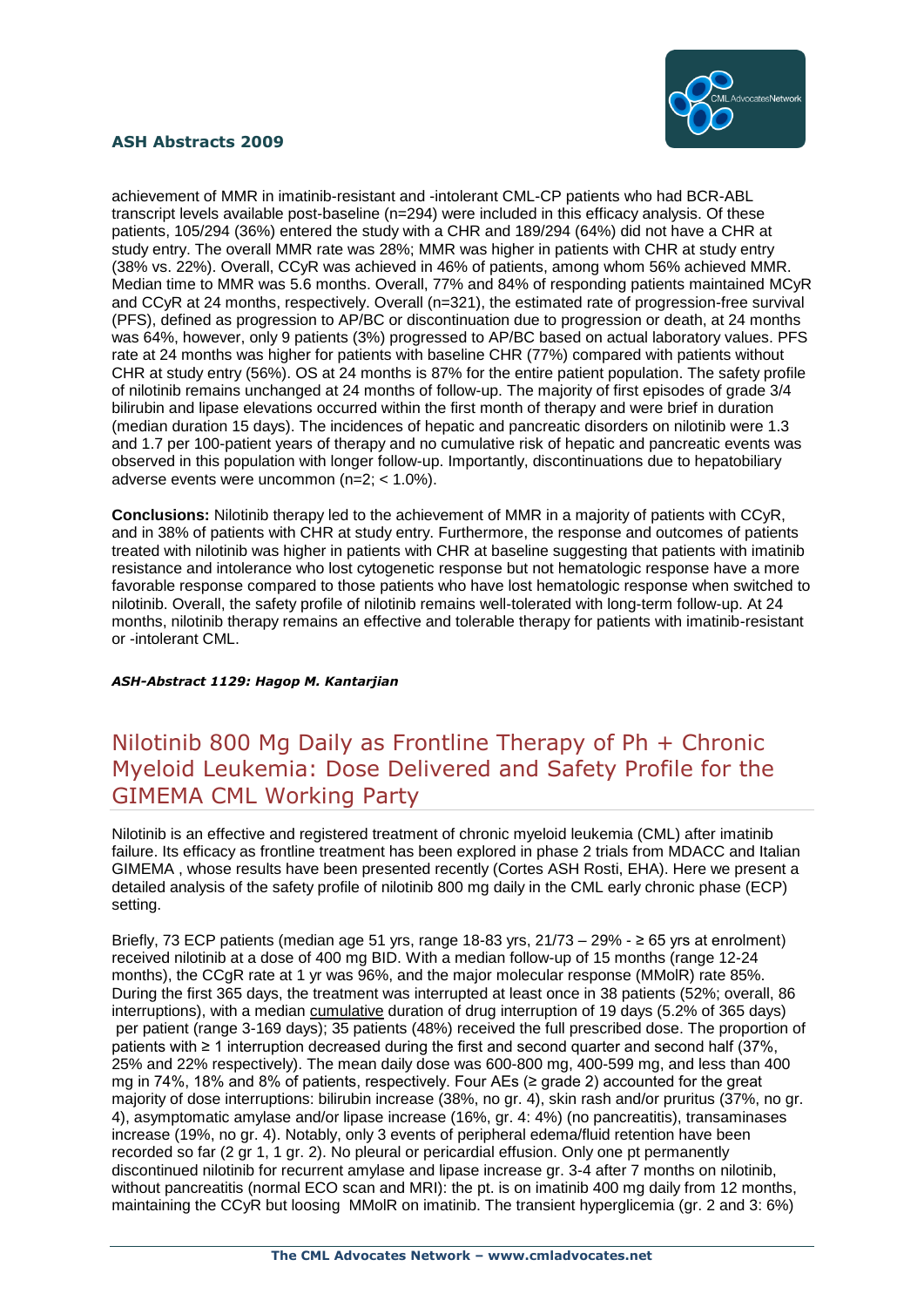

did not lead to any treatment discontinuation. The hematopoietic toxicity (grade 3-4) was negligible: only 5 events (3 neutropenias and 2 thrombocytopenias) in 5 patients (7%) (all within 3 months from treatment start: 431/438 q2weeks scheduled blood counts evaluable). Nilotinib 800 mg daily is feasible, safe and very effective in ECP CML (ClinicalTrials Gov.NCT00481052).

*ASH-Abstract 2205: Gianantonio Rosti*

## Comparative in Vitro Cellular Data Alone Is Insufficient to Predict Clinical Responses and Guide Choice of BCR-ABL Inhibitor to Treat Imatinib-Resistant Chronic Myeloid Leukemia

**Background**: Recently, Redaelli et al (*J Clin Oncol.* 2009;27:469) compared the *in vitro* inhibitory activity of imatinib, dasatinib, nilotinib, and bosutinib against 18 mutant forms of BCR-ABL (expressed in transfected Ba/F3 cells) associated with imatinib resistance and proposed a chart to assist in the selection of second-generation tyrosine kinase inhibitors (2TKIs) for the treatment of imatinib-resistant CML associated with mutations. However, the predictability of this chart has neither been clinically evaluated nor does it take into account other important clinical factors (*e.g*. pharmacokinetics (PK)/pharmacodynamics) that may impact response rates to 2TKIs in the presence of mutations. The purpose was to assess the impact of 2TKIs' *in vivo* plasma levels on the *in vitro* GI<sub>50</sub> data, and to determine if *in vitro* GI<sub>50</sub> data with or without plasma levels correlates with observed clinical responses in imatinib-resistant patients (pts) with mutations.

**Methods**: To enable appropriate comparison of the activity of 2TKIs against specific mutations we modified the original *in vitro* GI<sub>50</sub> data by adjusting it to include an estimate of *in vivo* C<sub>max</sub> exposure data for each 2TKI. Further refinement was achieved by calculating the  $C_{\text{max}}/GI_{50}$  values for each agent and normalizing these against imatinib vs *wild-type* BCR-ABL. To assess the correlation between patient response and *in vitro* GI<sub>50</sub> data, the previously published CCyR rates for patients with specific mutations were plotted according to *in vitro* GI<sub>50</sub> values alone and against the adjusted  $C_{\text{max}}/GI_{50}$  values.

**Results:** The adjusted C<sub>max</sub>/GI<sub>50</sub> data suggest that nilotinib delivers the most potent inhibition of most BCR-ABL mutations *in vivo*, with dasatinib being the next most potent. However, when either *in vitro*  $Gl<sub>50</sub>$  data alone or the modified  $C<sub>max</sub>/Gl<sub>50</sub>$  data are considered, there is poor correlation of clinical responses to both nilotinib and dasatinib against several of the mutations *in vivo* (Figure). Overall, activity of 2TKIs against all mutations was less than expected based on original *in vitro* GI<sub>50</sub> or  $C_{\text{max}}/GI_{50}$  calculations of systemic exposure. For example, the G250E mutation has similar systemic exposure to nilotinib as the F359V mutation as indicated by  $C_{\text{max}}/GI_{50}$ , but substantial differences are observed in the CCyR rate (60% vs 0%). For dasatinib, the same was observed for the F317L and L248V mutations which have similar exposures to dasatinib but have different CCyR rates (7% vs 41%). Similarly, several mutations with comparable exposure to nilotinib and dasatinib had substantial differences in CCyR rates, suggesting that other factors were influencing responses. For example, the G250E mutation was considered moderately sensitive to both nilotinib and dasatinib based on the adjusted  $C_{\text{max}}/GI_{50}$ ; however, CCyR rates on nilotinib were much higher (60%) compared with dasatinib (34%). Similarly, the E255K mutation was considered moderately sensitive to both agents based on the adjusted  $C_{\text{max}}/G$ <sub>50</sub>; however, CCvR rates on dasatinib were much higher (38%) compared with nilotinib (13%).

**Conclusions**: This analysis illustrates the limitations of *in vitro* inhibition data alone or in combination with PK exposure data in the selection of 2TKI therapy for imatinib-resistant patients with mutations. The current analysis still does not consider parameters such as protein binding and intracellular influx/efflux, among a variety of other clinical factors that could further influence response rates. This tool is also not useful for patients with mutations of unknown *in vitro* sensitivity, which may represent 15% of all patients with mutations. Currently, clinical responses remain the best approach for selection of 2TKIs in patients with mutations, with only a small subset of mutations having low sensitivity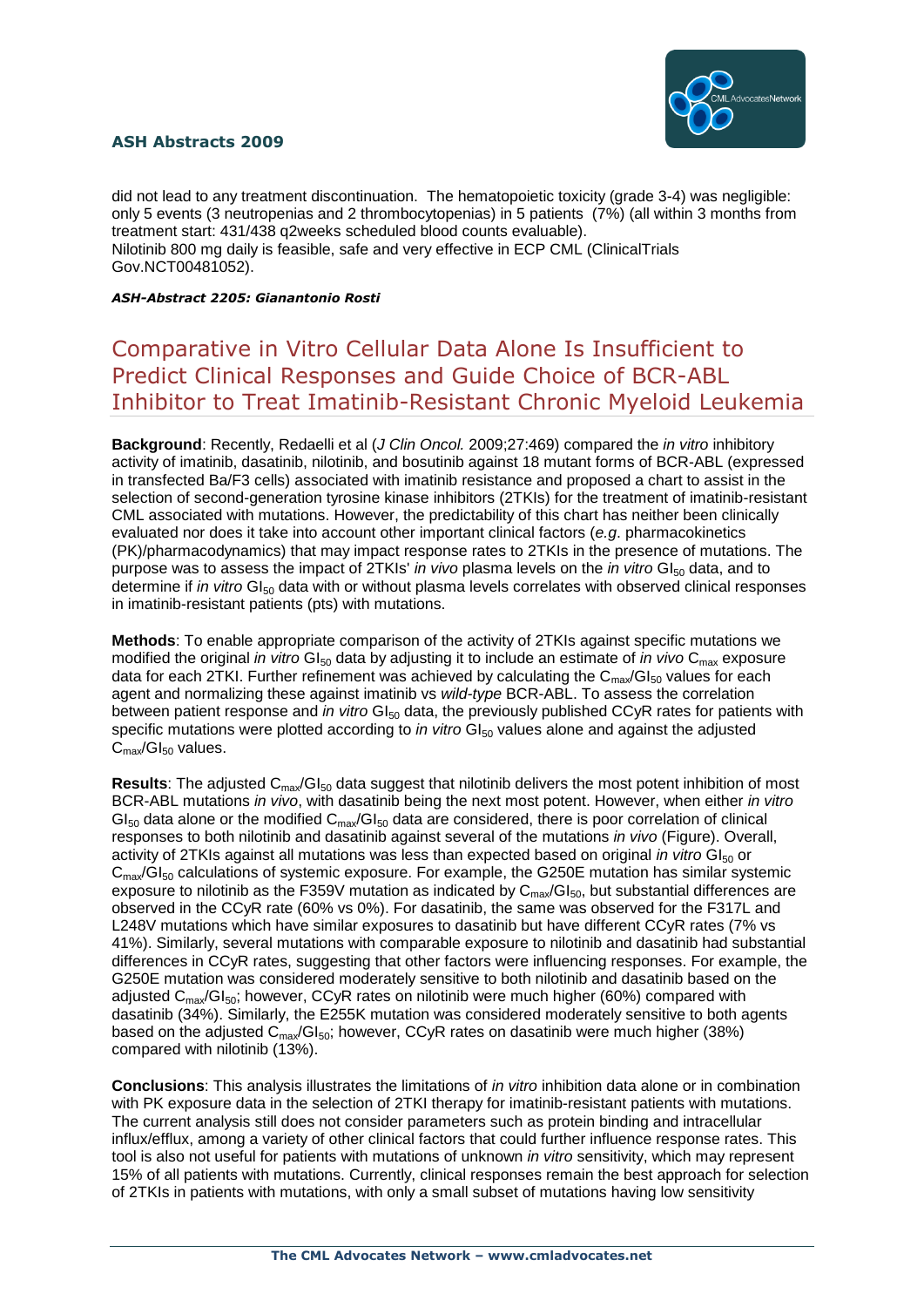

mutations existing for each 2TKI. Other factors, such as patient medical history, comorbidities, and the agents' safety profiles, are also important in selection of 2TKIs.

#### *ASH-Abstract 510: Pierre Laneuville*

## Impact of Allogeneic Stem Cell Transplantation as Salvage Therapy After T315I Mutation Detection in CML and Ph+ALL

*Background:* The development of a BCR-ABL T315I mutation is associated with a poor prognosis and limited therapeutic options. The impact of the mutation on the outcome of stem cell transplantation (SCT) is unknown.

*Aim:* To describe the overall survival (OS) of CML patients in any phase and Ph+ ALL patients who received an allogeneic SCT after developing a T315I mutation after exposure to tyrosine kinase inhibitors (TKI).

*Methods*: We conducted a retrospective, multi-center observational study of 222 CML and *de novo* Ph+ ALL patients who developed a T315I mutation between 1999 and 2008. Data from the medical records of 33 patients (15% of all patients in the registry) from 9 countries (USA, France, Italy, Germany, Denmark, Singapore, and the UK) who received an allogeneic SCT after T315I mutation detection were included in this study.

*Results*: At the time of diagnosis, the median age was 39 years (range, 16-67); 70% were male; 26 patients were in CML CP, 1 in CML AP, 2 in CML BC, and 4 had Ph+ ALL. The median time between diagnosis and TKI treatment start was 3 months (range, 0-125), between diagnosis and T315I mutation detection was 28 months (range, 3-131), and between TKI treatment start and T315I mutation detection was 19 months (range, 2-64). Five (15%) patients had TKIs as frontline therapy. At the time of T315I detection, 10 patients were in CML CP, 7 in CML AP, 12 in CML BC, and 4 had Ph+ ALL. Hydroxyurea (alone or combined with other treatments) was the most common 1<sup>st</sup> line treatment (55%) after T315I mutation detection. The median time from T315I mutation detection to SCT was 3 months (range, 0.3-28). At the time of transplant, the median age was 42 years (range, 22-68); 8 patients were in CML CP, 7 in CML AP, 14 in CML BC and 4 had Ph+ ALL; 32 patients received 1 SCT and 1 received 2 SCTs after T315I mutation detection. The source of stem cells was peripheral blood (53%), bone marrow (35%), cord blood (6%), and unknown (6%). 82% were matched donor and 18% were unmatched. The median follow-up time from SCT was 7 months and 15 (55%) patients had died by their last follow-up. The OS of CML CP and CML AP patients was much better than CML BP and Ph+ ALL patients (Fig. 1; logrank, p=.050). The 1-yr OS rates (95% CI) from SCT were 69% (21-91%) for CML CP, 71% (26-92%) for CML AP, 16% (3-39%) for CML BC, and 33% (1-77%) for Ph+ ALL; and the 3-yr OS rates (range) was 69% (21-91%) for CML CP, 71% (26-92%) for CML AP, 0 for CML BC, and 0 for Ph+ ALL.

*Conclusion*: These results suggest that the survival of patients harboring a T315I mutation and treated with allogeneic SCT is dependent on the disease phase at the time of SCT. SCT is the treatment of choice for these CML patients, particularly those in CP and AP.

### *ASH-Abstract 645: Franck Emmanuel Nicolini*

BCR-ABL Derived Peptide Vaccine in Chronic Myeloid Leukemia Patients with Molecular Minimal Residual Disease During Imatinib: Interim Analysis of a Phase 2 Multicenter GIMEMA CML Working Party Trial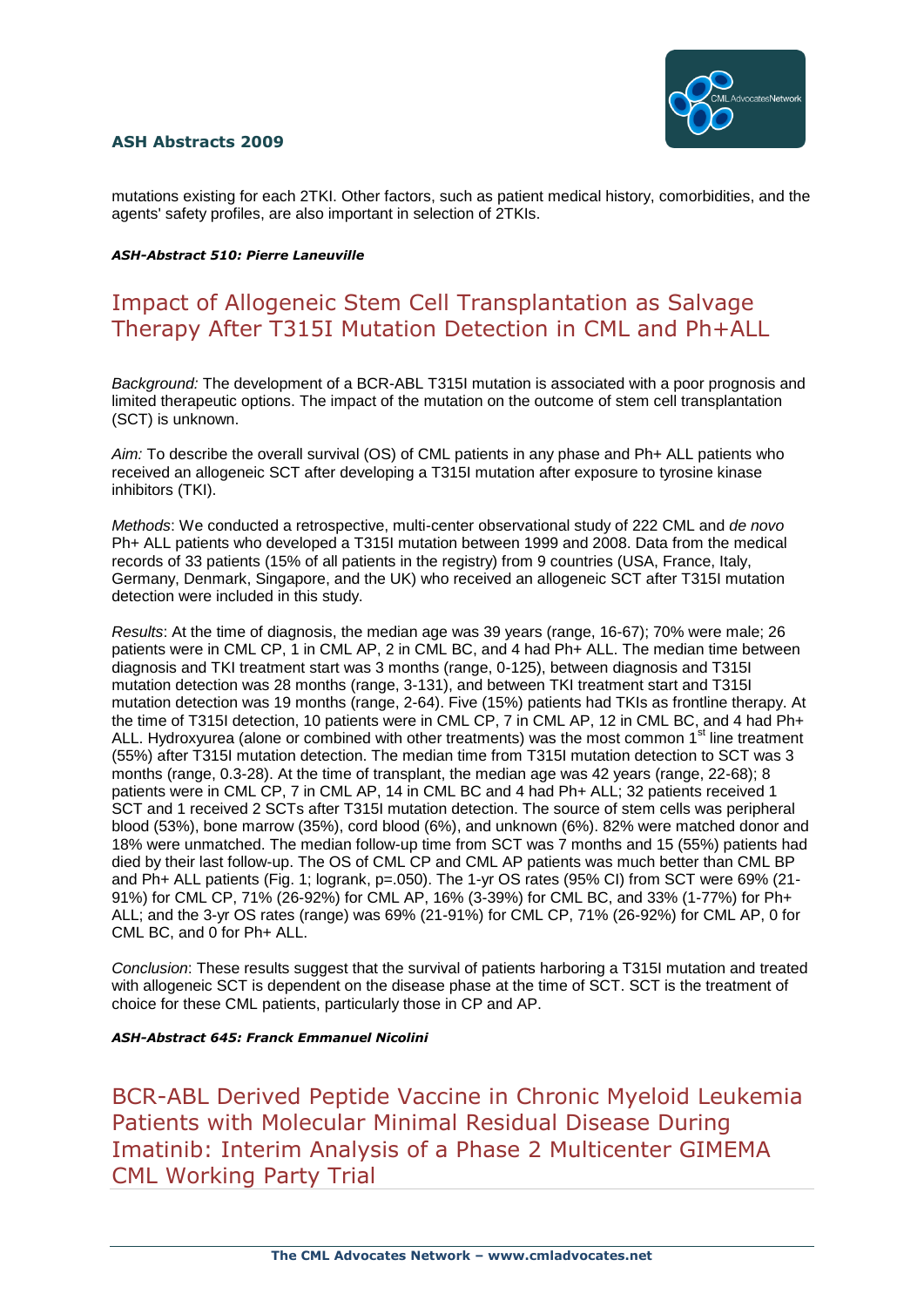

**Introduction**: Imatinib (IM) 400mg daily is the standard treatment for chronic myeloid leukemia (CML) patients and a complete cytogenetic response (CCyR) is achieved in the majority of patients within one year of treatment. In addition, a considerable number of patients reach a major molecular response (i.e BCR-ABL/ABL ratio <0.1%) but BCR-ABL transcript is still measurable in most of treated patients revealing the persistence of a minimal residual disease (MRD). In a previous small pilot study, vaccinations with p210 b3a2-derived fusion peptides in IM treated CML patients appeared to induce both a peptide specific immune response and a reduction of residual disease surviving IM.

**Methods**: To investigate the efficacy of this immune based targeted approach in a larger cohort of patients we designed a phase 2 multicenter study (GIMEMA CML0206) employing 5 p210 b3a2 derived peptides (CMLVAX100 vaccine) in CML patients with at least 18 months of IM treatment and persistence of molecular residual disease. Each vaccination consisted of CMLVAX100 plus 2 doses of GM-CSF as immunological adjuvant. Treatment schedule included 6 biweekly vaccinations (immunization phase) followed by 3 monthly boosts (reinforcement phase) and 2 tri-monthly boosts (maintenance phase). The primary endpoint of the trial was to assess the rate of response (patients showing a reduction by at least 50% of peripheral blood BCR-ABL/ABL ratio compared to the individual prevaccine level) evaluated after immunization and reinforcement boosts (evaluation after 6 months, ) and persisting at the 9<sup>th</sup> month (after 10<sup>th</sup> vaccination). Secondary endpoints included the rate of undetectable transcript at any time after immunization and the rate of peptide-specific immune response induced by the vaccinations.

**Patients population**: At present 57/69 planned patients have been enrolled and 43/57 are evaluable for response. Twentyseven are males and 16 are females with a median age of 56.5ys (range 29- 78). At diagnosis, 25/43 (58%) patients presented with low, 15/43 (35%) with intermediate and 3/43(7%) with a high Sokal risk. Twenty-one out of 43 patients (49%) started standard IM treatment while in late chronic phase (CP) after a median time from diagnosis of 29 months during which they mainly received alpha interferon therapy. On the contrary 22/43(51%) patients started IM immediately after diagnosis. All patients entered the vaccination protocol after at least 18 months of IM treatment and the median time of exposure to this tyrosin kynase inhibitor before peptide vaccination was 54 months (range 23-100). All patients had obtained a CCyR before entering the study (after a median time of 6 months of IM treatment) and were still in CCyR at enrollment with a median duration of CCyR of 47 months. All patients started vaccination with persisting measurable molecular disease in peripheral blood (any level of BCR/ABL transcript).

**Results:** Current interim analysis shows that vaccinations (a total of over 400 shots) were very well tolerated, with CMLVAX100-GMCSF toxicity consisting exclusively of some redness and itching at the site of injection and with only 4/43 patients (9%) experiencing a mild fever. Regarding immune response induced by vaccination, 29/43 patients (67%) showed a significant in vitro b3a2-peptidespecific CD4+ T cell proliferation. With respect to MRD response, we observed a reduction of at least 50% of pre-vaccine BCR-ABL/ABL values after 6 months of treatment (i.e. after 9 vaccinations) in 22/43 (51%) patients and the reduction was confirmed in 14/29 (48%) patients who reached the  $9<sup>th</sup>$ month evaluation (i.e. after 10 vaccinations); 14/43(32%) patients had at least one documented undetectable transcript during this time period. In 2/43 patients we observed a significant raise of BCR-ABL transcript level, after 3 and 18 months from starting vaccinations with subsequent loss of CCyR.

**Conclusions**: CMLVAX100 vaccine appears to induce a reduction of long lasting molecular MRD surviving IM in about half of vaccinated CML patients, thus confirming preliminary results. If this BCR-ABL-specific immune control of MRD will have a substantial impact on the rate of BCR-ABL mutations, disease evolution and ultimately survival needs longer observation time to be determined.

#### *ASH-Abstract 648: Monica Bocchia*